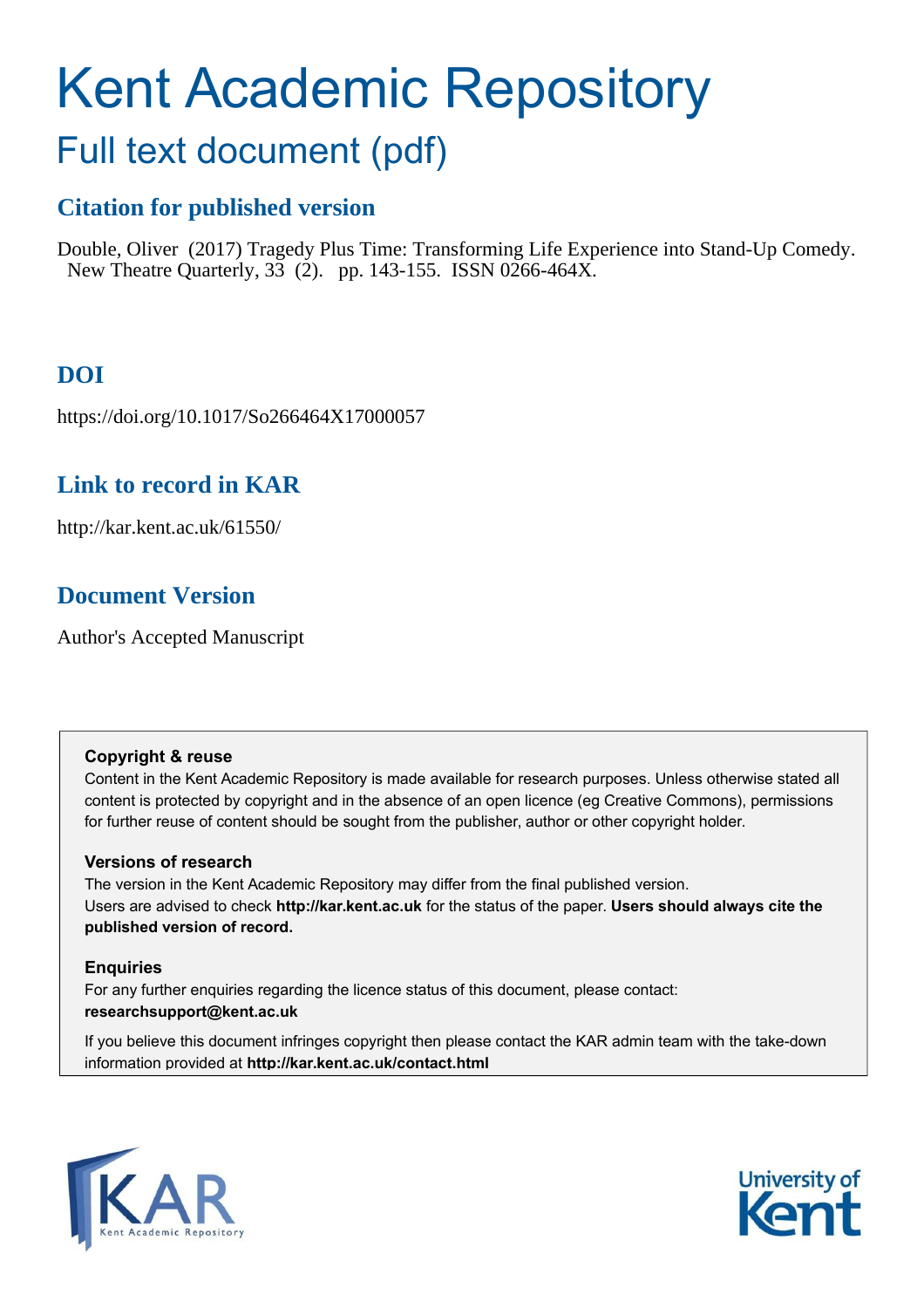## **Tragedy Plus Time: Transforming Life Experience into Stand-Up Comedy Material**

'A UNIVERSITY of Kent lecturer has turned a terrifying experience...into a comedy show.' (Canterbury Times)<sup>1</sup>

At the end of January 2015, I fell whilst jogging in snowy conditions and broke my femur. This led to an operation to insert a Proximal Femoral Nail Antirotation into my leg, a stay in a hospital geriatric ward (despite being only 49 years old at the time), and a six-month recovery period, during which I had to learn to walk again using first a Zimmer frame, then crutches and finally a stick. Ten months later, on  $6<sup>th</sup>$  December, I was performing a fulllength stand-up comedy show about the whole experience, entitled *Break a Leg*, at the Gulbenkian Theatre Canterbury, to an audience of 176.<sup>2</sup>

This was the centre of a Practice as Research project investigating the processes by which stand-up is made. Following Robin Nelson's model of PaR, the emphasis was not on 'outsider' knowledge, observing the subject from an external perspective and focusing on such issues as interpretation and meaning ('know-that'), but rather on 'insider' knowledge, focusing on the experiential and embodied knowledge ('know-how') which I drew on in the process of devising and performing the show. The idea was to generate 'know-what' – this being 'The tacit made explicit through critical reflection' – focusing on such issues as methods of composition.<sup>3</sup> As Nelson points out, 'The key method used to develop knowwhat from know-how is that of critical reflection  $-$  pausing, standing back and thinking about what you are doing.'<sup>4</sup>

To facilitate this, I created a podcast called *Breaking a Leg*, in which I was able to reflect on the creative process whilst I was actively engaged in it, as well as reflecting on the project as a whole shortly after completing it. 21 episodes were recorded and released between August 2015 and February 2016. They are available to download for free via Jellycast and iTunes, and as I write this there have been 1735 downloads in total.

The particular focus here is on the creative processes I used to process and transform actual life experience  $-$  involving both physical pain and emotional trauma  $-$  into stand-up comedy material. In addition to existing comic theory and writing on stand-up, I will make use of literature on autobiographical performance and documentary theatre, both of which consider the issues that arise from creating performance based on real-life incidents. I will also make liberal use of material drawn from the podcast and, of course, from the show itself.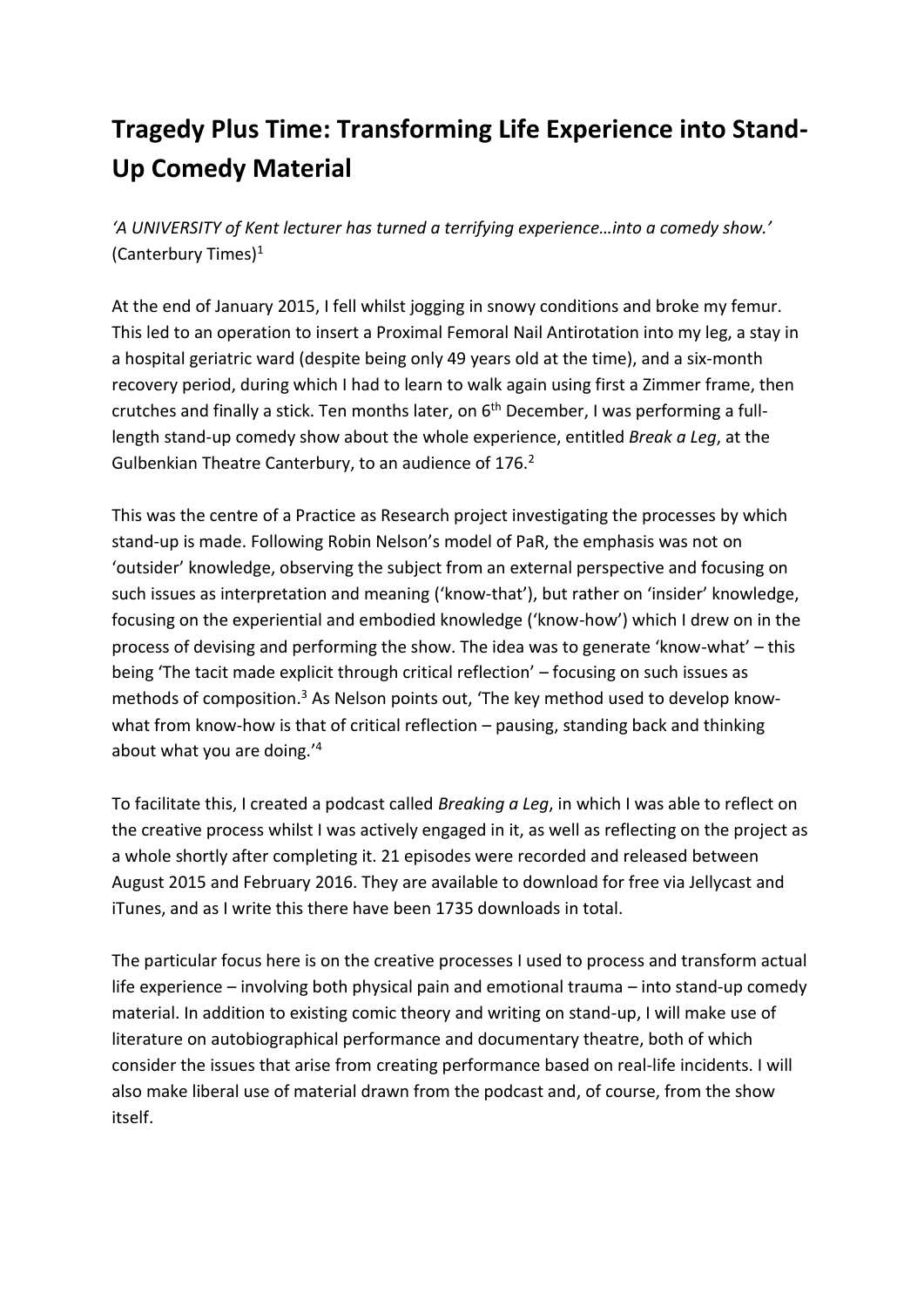The aim is to identify the particular techniques and structures I used to create viable, laughter-yielding stand-up material from what was, on the face of it, comedically unpromising life experience. I will explore these at two levels. I will focus on the smaller scale, looking at how experiences can be structured into individual gags and routines; but I will also address broader issues, examining bigger themes and theories about how individuals create and appreciate humour and the communication processes between comedians and audiences.

#### **Context**

In 2006, Jimmy Carr and Lucy Greeves named 'emotional pain' as one of the 'still unacceptable taboos' of comedy,<sup>5</sup> yet there is a long history of comedians getting laughs by talking about their own very real misfortunes. In the 1960s, Lenny Bruce got a lot of material out of his long-term legal difficulties, although by the time he started reading out actual court transcripts he suffered from diminishing returns in terms of audience laughter. Richard Pryor was much more successful, mining comedy gold throughout his career from various kinds of suffering he experienced, notably such health issues as a heart attack, severe burns inflicted whilst freebasing cocaine, and multiple sclerosis.

More recently, there has been a marked increase in comedians tackling difficult subjects, particularly in hour-long themed shows at the Edinburgh Fringe. Serious illness is an important theme, from Andre Vincent's Andre Vincent is Unwell (2002) - about having cancer - to Scott Agnew's 2016 show I've Snapped My Banjo String, about being diagnosed with HIV. 2016 also saw Richard Gadd win the Edinburgh Comedy Award for his show *Monkey See Monkey Do*, which tackled the difficulties he experienced overcoming a sexual assault.

A number of comedians have created shows about the death of a father, for example Smug Roberts' Me Dad's Dead (2006), and Jason Cook's Joy (2008). Indeed, in a review of Sean Hughes' 2012 show Life Becomes Noises, Brian Logan notes that 'comedy shows about dads, dead and sometimes alive, are a thriving sub-genre in Edinburgh'.<sup>6</sup> Some of these shows have enjoyed considerable critical and commercial success, notably Russell Kane's *Smokescreens and Castles*, which won the 2010 Edinburgh Comedy Award before touring and being released as a DVD; and Mark Thomas's one-man show *Bravo Figaro*, which was commissioned by the Royal Opera House for the Ignite Festival in 2011, reworked for the Edinburgh Fringe in 2012, and subsequently toured.

This trend has become prevalent enough to be sent up in a recent episode of *Stewart Lee's Comedy Vehicle*, in which Lee complains in typically bitter and irony sodden style about the 'new trend' of 'these young comics' doing 'Depressing, award-winning, meaningful stand-up shows', cruelly mimicking them before utterly dismissing them: "Oh, I've got eczema. It's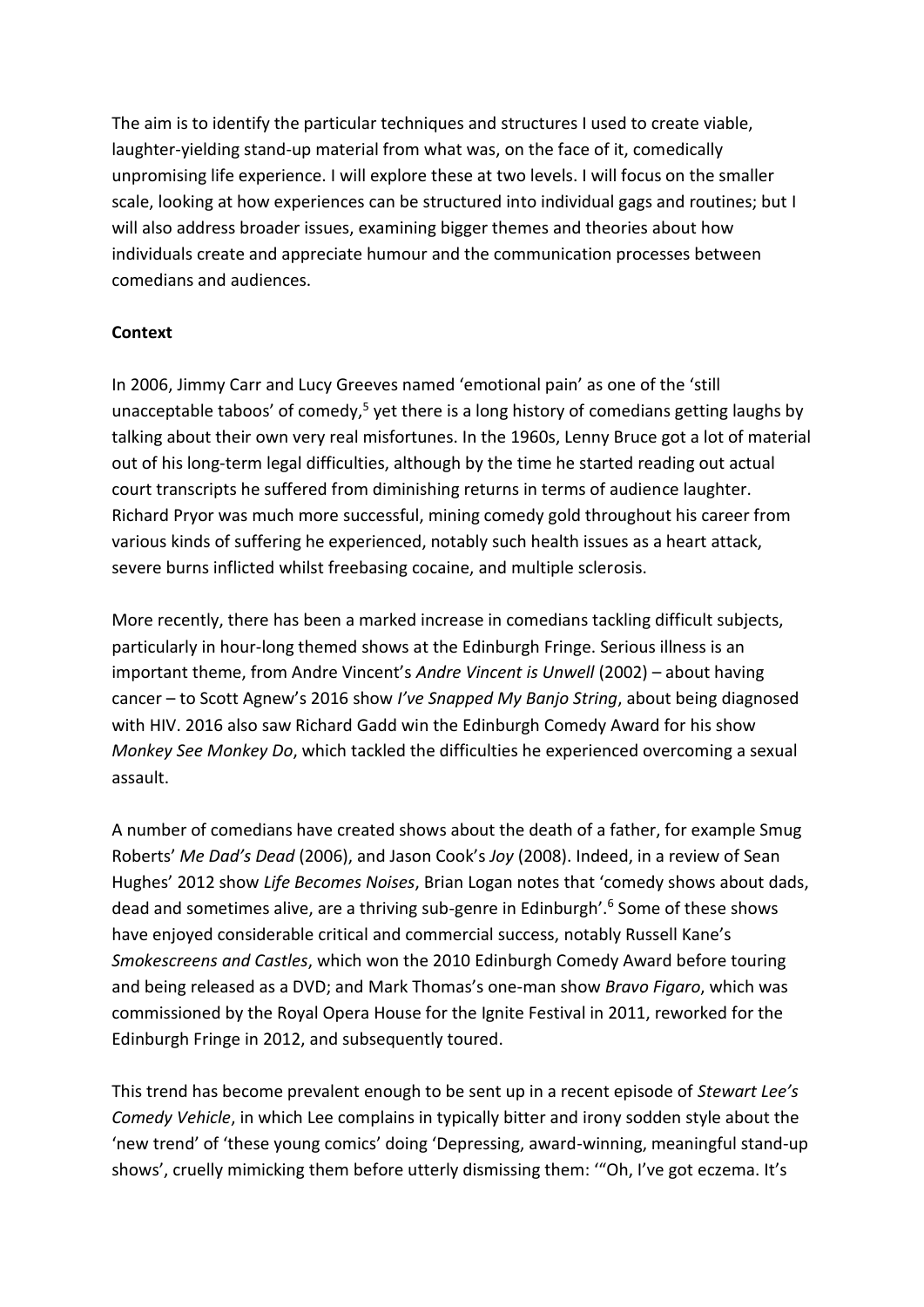really itchy. [laughter] But I, it's, I've m-, it's taught me something about life. Having eczema. Can I have an award please?" "Oh - my dad's dead. An' 'e's died. An' it's really depressing. But-" OH FUCK OFF, SHUT UP! [laughter] Give your award back! [laughter]'7

Even outside the rarefied context of the Fringe, comedians have begun to perform material about personal trauma. In particular, at the Largo comedy club in Los Angeles on 3<sup>rd</sup> August 2012, Tig Notaro based her entire half-hour set on a series of appalling events that had befallen her, starting the act by announcing over the audience's welcoming applause, 'Hello. Good evening, hello. I have cancer, how are you?'<sup>8</sup> The incident was reported internationally. Louis CK, who witnessed the show, tweeted that this was one of 'a handful of truly great, masterful standup sets' he had seen in 27 years of doing comedy, and released an audio download of the performance on his website.<sup>9</sup> It was subsequently released as a CD on the Secretly Canadian label.

The most immediate context for *Break a Leg* is my own experience performing stand-up. From 1988 to 1999, I performed professionally on the UK, as well as promoting and compËring a weekly comedy club, the Last Laugh, in Sheffield from 1992-97. In 2006, I did a show called *Saint Pancreas* about bringing up two children with type 1 diabetes, and this led to performances for various diabetes organisations in (among other places) London, Windsor, Glasgow and Orlando, Florida.

#### **The notebook**

Most theories of comedy focus on its meaning and interpretation, but some also consider the mental processes which occur when we create a joke. For example, the philosopher Noël Carroll makes a distinction between 'found humour' and 'invented humour'. In found humour, 'we may suddenly notice something encountered in everyday life is in some way funny (incongruous)' or 'come across an accidental absurdity'.<sup>10</sup> By contrast, invented humour is 'proffered with the intention, supported by external and internal features of the presentation, to afford comic amusement'.<sup>11</sup>

The distinction, then, is between the *private* humorous amusement we feel when we come across something funny in our everyday lives, and the formal joking or comic performance that is *shared between people* with the intention of getting a laugh. Of course, invented humour necessarily involves an act of invention, and in naming the phenomenon of found humour, Carroll offers us a starting point for the creative process behind comedy. Every joke ever told must have started its life with this kind of *noticing* of something incongruous or absurd thus rewarding its inventor with private humorous amusement.

For Bergson, this ability to find the humour in the world around us is related to detachment. When we really concentrate on what is going on around us and give the people surrounding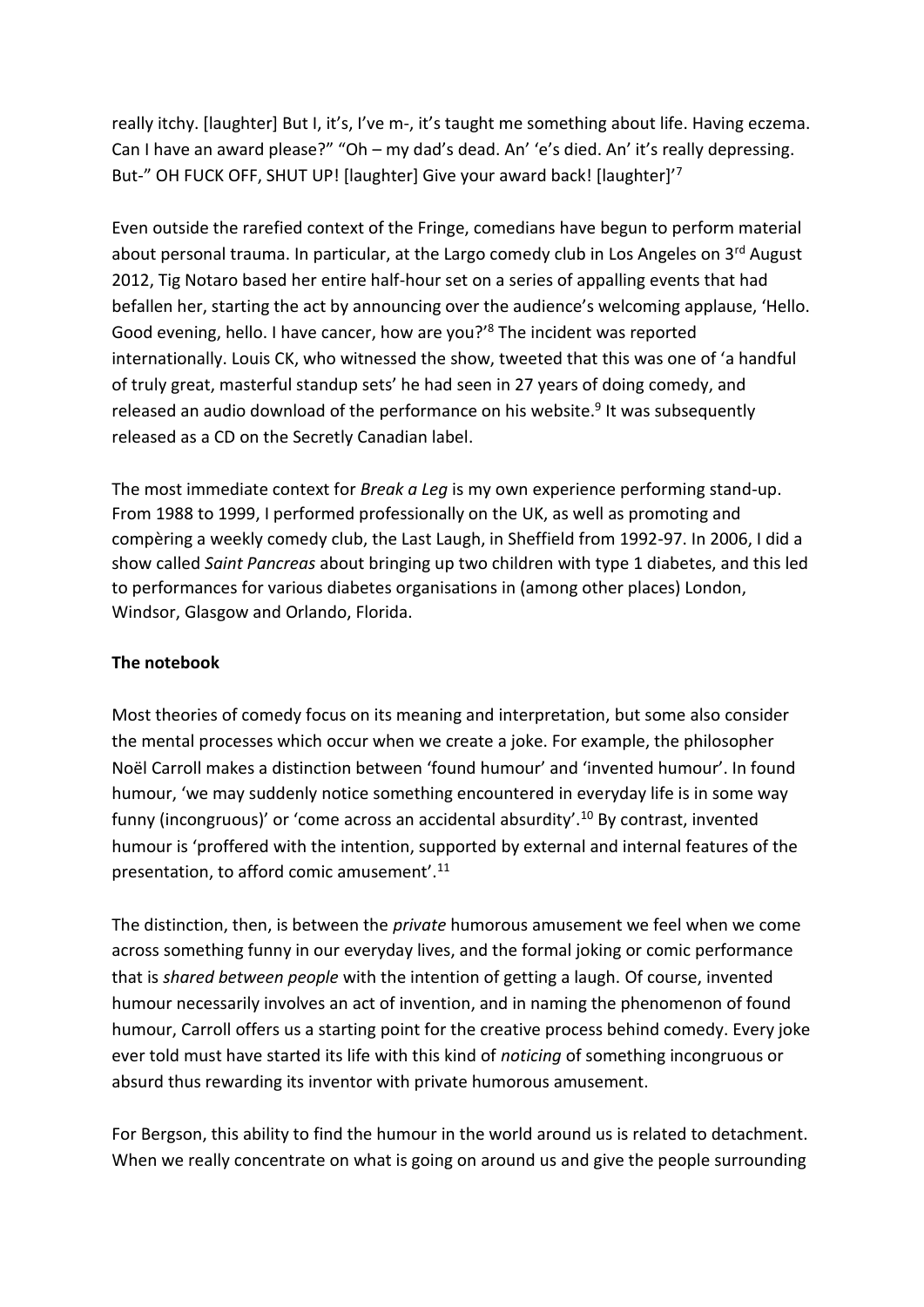us our fullest sympathy, it changes our perception so that 'as though at the touch of a fairy wand you will see the flimsiest of objects assume importance, and a gloomy hue spread over everything.' If, on the other hand, we 'look upon life as a disinterested spectator: many a drama will turn into a comedy.'<sup>12</sup>

This brings to mind Brecht's alienation effect, in which 'something ordinary, familiar, immediately accessible' is transformed into 'something peculiar, striking and unexpected.'<sup>13</sup> For Brecht, seeing the world with a detached, questioning eye allows us to see what we take for granted in a new and clearer light, and some of the examples he gives have comic potential or the feel of a joke. For example, he quotes the 'Eskimo' definition of a car as 'a wingless aircraft that crawls along the ground', and notes that, 'If one sees one's teacher hounded by the bailiffs an A-effect occurs: one is jerked out of a relationship in which the teacher seems big into one where he seems small.<sup>'14</sup> Having performed stand-up, I can instantly see the comic possibilities in the second example, and indeed my teenage son and his friends got a lot of laughs out of sharing a rumour that their former science teacher had been seen serving in a fast food restaurant.

What this detached way of viewing the world allows us to see is the incongruity that surrounds us but often goes unnoticed. Stand-up comedians develop it as a positive mental habit, always sifting experience for comic potential. Crucially, when they experience found humour they must record it, and store it as the raw substance that might be worked up into material for the act. This means that the comedian's notebook is one of the most important tools of the trade.<sup>15</sup>

The first inklings of *Break a Leg* can be found in the pages of a yellow Moleskine notebook with Homer Simpson on the front. It was a general notebook, dedicated less to the business of writing down ideas for comedy material than to making notes relating to my job as a lecturer at the University of Kent. As I recorded in the podcast, shortly after being discharged from hospital,

I started wanting to remember this weird experience I'd gone through of spending eight days in hospital having a major operation and then the beginning of being at home and being housebound...so I started making notes and drawing little sketches of the layout of the ward and the people I was in the ward with. And you know, making notes of the types of things they said and that kind of thing.<sup>16</sup>

The main purpose of these notes was to create a personal record of the experience as a way of emotionally processing it all. There was no conscious intention to use any of this as comedy material when I started writing, but even on the very first page there are ideas which eventually went into the show. As the notes continue through the pages of the book, they start to become more and more oriented towards potential material, and there are ideas that have plainly been written as ideas for gags much earlier than the first page which I have headed, 'Comedy ideas'.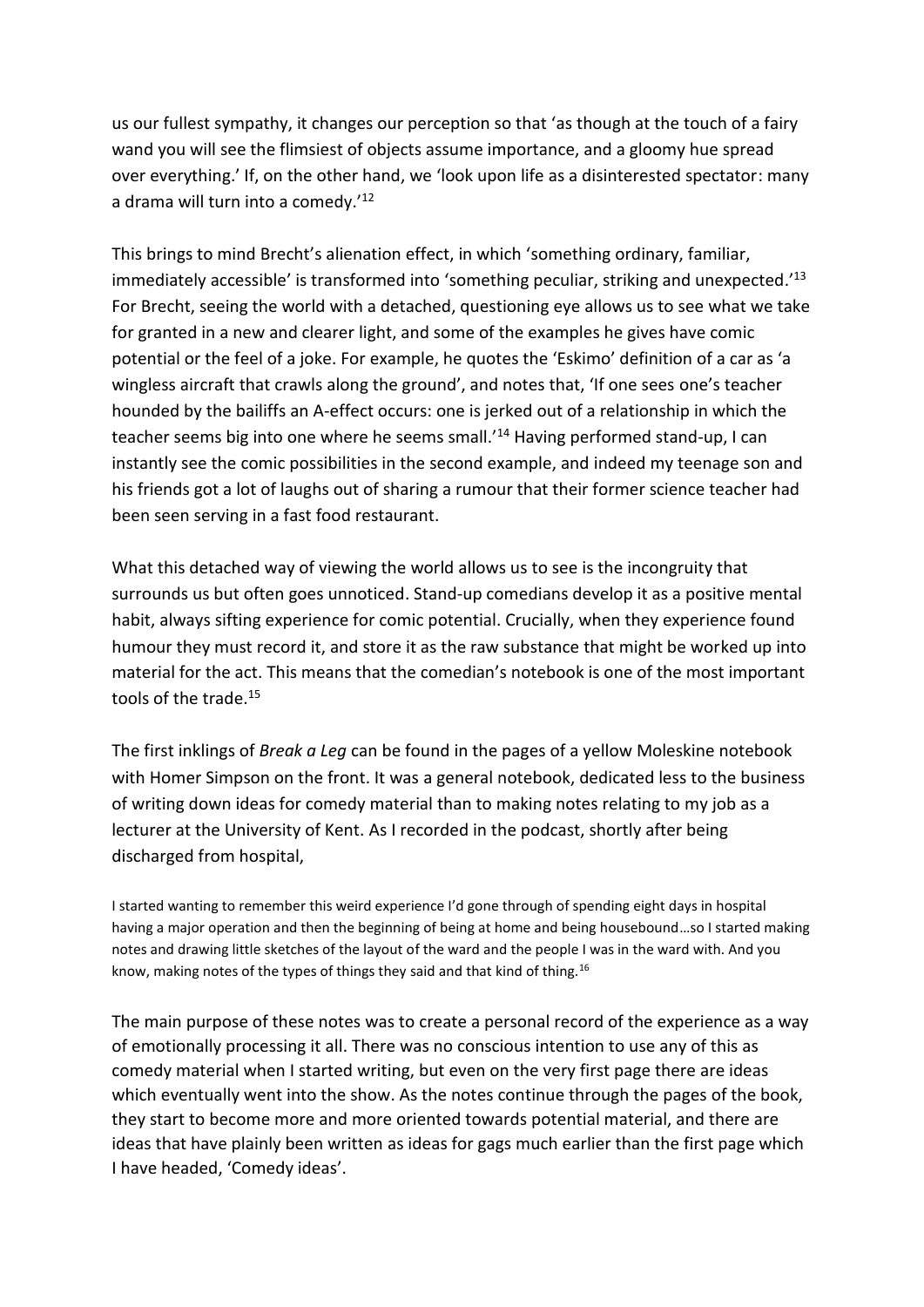There is an oft-quoted phrase, thought to have been originated by Steve Allen in the 1950s, which is often cited by comedians: 'Comedy equals tragedy plus time'. The clear logic behind this is that terrible experiences can become funny when time has lent them enough distance to be seen with detachment. In a sense, the pages of my yellow *Simpsons* notebook record that transition.

#### **The constipation routine**

In order to reveal some of the structures and techniques that can be used to transform life experience into viable stand-up material, I will quote a particular routine in full and show how it has been constructed to get laughs. This was taken from the first half of the show, in a section about my experiences on the hospital ward:

The other really humiliating thing - was that, er, I got *terrible* constipation. It's like it's a side effect of, of Codeine, which is one of the pain meds I was on. And in spite of the fact I was on, erm - really powerful laxatives and I was eating tons and tons of fresh fruit and vegetables - I couldn't go for four or five days right? And, er – if you, if you think about what's happening in the gut – when that happens, it's like – you've got layer upon layer of organic matter building up and building up, increasing the pressure – until it turns to coal. Right? [laughter, 4 seconds] And when I - when I did go, eventually when I did go - oh my God, er - like the constipated maths teacher, I almost did have to work it out with a pencil,  $er -$  [laughter starts] it,  $er - I$ love that gag, er - [laughter continues] But it was, it, it, you know, the thing is, at that point as well, you know, I couldn't even get to the toilet, they had to bring a commode, 'cos even on a Zimmer frame I couldn't make it to the toilet, so - they brought me a commode, and I hobbled over - on my Zimmer frame and sat on this commode. And they pulled a - curtain round my bed for my privacy. But - this is a thin - nylon sheet. [a couple of people laugh] It can stop people *seeing* – what you're doing. [laughter, 2 seconds] But it's physically impossible to *maintain* your self-respect – when you know that other people can hear you going *nnnnnnnnn!!* [laughter] Right, and  $-$  and  $er - it$  was  $-$  it was really horrible,  $er -$  and it, and it was like  $-$  forty, fifty minutes, *nnnnnnnnn!!* [laughter] And I could *feel* that as well as  $-$  *hard*, it was really big, because, I, I  $-$  I could feel it crowning, and - [laughter starts and continuously bubbles under what follows] and erm - and it - th-th-the strain was bringing on muscle spasms – and, and er – and there was one point when  $I -$  and I'm not proud to admit this. There was one point when I *reached underneath* [laughter surges] - to try and pull it out - with my fingers, right. [laughter surges] You know, forceps birth, and er - [laughter surges] and, and it was so hard and shiny that my fingers were just scrabbling around [laughter surges and fades] and I just – Honestly, it was *so humiliating! It was - properly, like, awful!* It was like - "I'm an adult, this is just a bod-bodily - oh my *God!* It was *horrible.*" It's like, I'd started trying to sort of - I, I st-, I actually started crying - while I was - and, and erm - I started trying to sort of preserve my self-respect by - thinking of things I'm proud of that I could sort of counteract – [laughter] so, erm – I was like – HNNNGGGHHHH-AHH!!! [sobbing, then:] *'I'm a university lecturer!'* [laughter and applause, 5 seconds] HHNNNNNNNGGGGG!! [sobbing, then:] 'I've had three books published!' [laughter, two seconds] HWAAAWWWW!! [sobbing, then:] *'The Guardian said I'm surprisingly funny!* [laughter, six seconds] So anyway. Finally managed to do it. Erm, the young nurse came, and she was – she was about – nineteen, she was really nice actually, and she tried to make me feel – you know, a bit more comfortable, she went, [voice bright and encouraging, Thanet accent:] "Oh, well done!" [laughter] Right, an', an', an' uh-huh! Something really humiliating – because – for the first time since very early childhood – it was being praised as a *major achievement* [laughter] the fact that I'd managed to take a few steps by myself [brief laughter] and do a poo on the big boy's potty. [laughter]

Most of the laughs here have been earned by just a few basic incongruities. Noël Carroll argues that the most valid of the major strands of thinking about why we laugh is the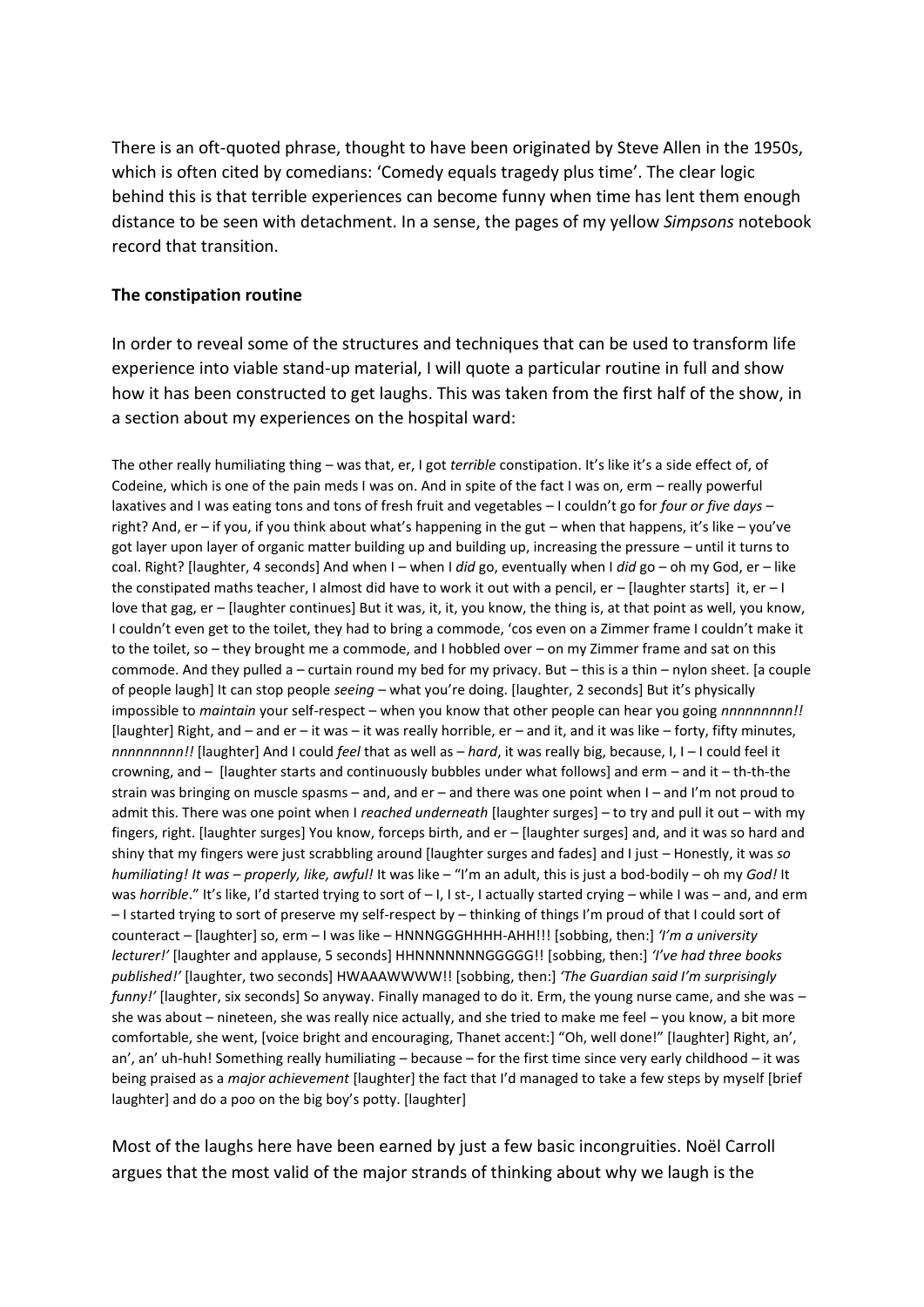incongruity theory, partly because it has 'immense, practical use value' in providing us with 'important clues about the way in which to construct humour on one's own.'<sup>17</sup> Incongruity theory posits that at the heart of every joke is some kind of mismatch or contradiction, often a surprising clash between two things that are not normally associated with one another.

Arthur Koestler coined the term 'bisociation' to describe this, defining it as 'the perceiving of a situation or idea, L, in two self-consistent but habitually incompatible frames of reference, M1 and M2. The event L, in which the two intersect, is made to vibrate simultaneously on two different wavelengths, as it were. While this unusual situation lasts, L is not merely linked to one associative context, but bisociated with two.<sup> $18$ </sup> He provides a neat diagram, showing a horizontal oblong plane (M1) running through the middle of a vertical oblong plane (M2), with a circle (L) at the centre of the line where they intersect, emitting arrows. To show how this works in practice, he quotes a short joke: 'A convict was playing cards with his gaolers. On discovering that he cheated they kicked him out of gaol.' He analyses this in a single sentence: 'Two conventional rules ("offenders are punished by being locked up" [M1] and "cheats are punished by being kicked out" [M2]), each of them self-consistent, collide in a given situation'.<sup>19</sup>

What I have done in constructing this routine is to create comic metaphors, by spotting similarities between aspects of my Codeine-induced constipation and other phenomena. There are essentially three of these. Firstly, the bisociation of fresh fruit and vegetables in my constipated gut (M1) and the formation of coal (M2), which have been connected by the concept of 'layer upon layer of organic matter' being compressed (L). Secondly, the bisociation between defecation (M1) and childbirth (M2), which have in common the expelling of an object through an orifice in a similar location on the body (L). Thirdly, the bisociation between me as an injured middle-aged man (M1) and a toddler (M2), linked by the fact that both walk with difficulty and are praised for using the toilet (L).

In each case, I highlight the absurdity of my experience by comparing it with something else with which it has certain features in common. However, in addition to this the routine is also underpinned by certain basic incongruities which I spotted in the situation. Firstly, there is the contradiction of having to defecate  $-$  something which is normally done privately  $-$  in a space which essentially remains public, shielded only by an inadequate 'thin nylon sheet'. Secondly, there is the contradiction between me as a purely animal being who has to defecate to survive  $-$  and a malfunctioning one at that, unable to achieve even that simple act without enormous effort and discomfort - and me as a social being with a certain amount of status and recognition. In a sense, what I am playing with here is very like Brecht's example of the teacher hounded by the bailiffs, going from seeming big to seeming small.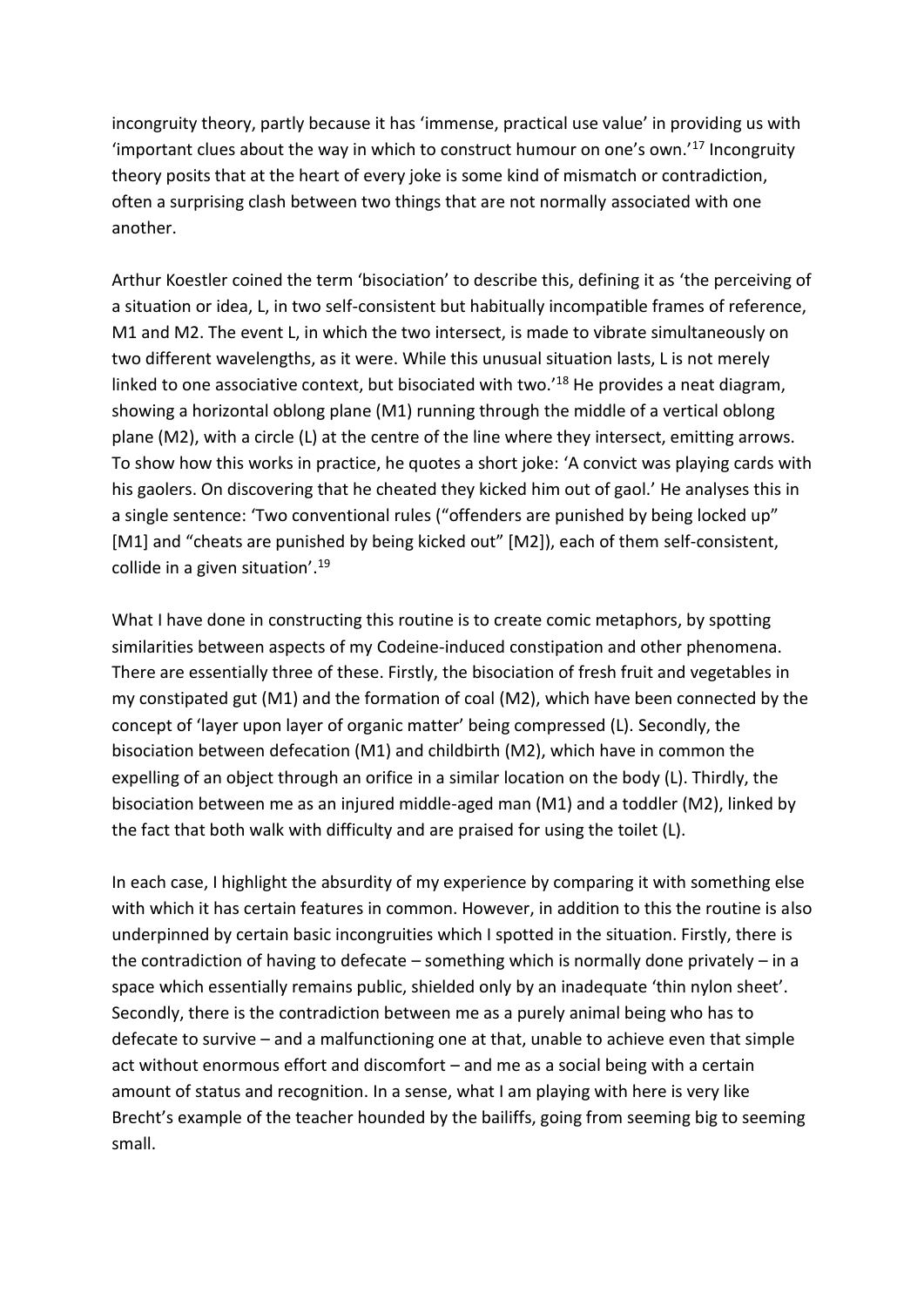This, then, is the basic raw material of the routine. However, there are two stages in the creation of a joke. The first stage is to *notice the basic incongruity*. In the second stage, the comedian finds the best way of *expressing that incongruity to the audience* so that it strikes them in the funniest way possible. Here, I employ a number of structures and techniques to do this.

Some of the jokes rely on the particular way they are phrased. The line about the thin nylon sheet relies on emphasis and timing: 'It can stop people *seeing* – what you're doing.' By emphasising 'seeing', and pausing at the end of the sentence, the audience's attention is drawn to the other sensory manifestations of defecation which would not be blotted out by the sheet. They have to work out for themselves what else I am hinting at  $-$  hearing the noise, smelling the smell – and this puzzle element sharpens the incongruity enough to make it comic.

By contrast, the defecation/birth bisociation is expressed in the particular choice of words. Rather than explicitly making the comparison, it is expressed through the use of the word 'crowning', a term drawn from obstetrics but widely understood to refer to the moment when the foetal scalp appears at the vaginal orifice. Again, this structure leaves the audience to do some of the work, having to pick up the reference to complete the bisociation. The gag is reprised shortly afterwards with the use of another bit of obstetric terminology, 'forceps birth'.

The bisociation of my injured self with a toddler also turns on the choice of words in the punchline, but here it is more about tone and association. Seeing a middle-aged university lecturer saying such deliberately infantile phrases as 'poo' and 'big boy's potty' – phrases associated with very small children – heightens the absurdity of the comparison. Generally, the use of *comic excess* is important. The revelation that I 'reached underneath to pull it out with my fingers' is (you will be delighted to learn) an authentic detail of the incident, which is excessive in itself. However, there is a certain amount of exaggeration when I say 'it was so hard and shiny that my fingers were just scrabbling around', creating an excessive, cartoonish image.

This betrays the influence of Richard Pryor. In one routine, he talks of the loss of bladder control that has come with multiple sclerosis, and describes chatting up eight or nine women in the street, when suddenly 'I start pissing'. The audience laugh at this as an excessive image in itself, but he later gets another laugh by exaggerating to create an excessive, cartoonish image: 'And you have piss trailing – block and a half! [laughter]'<sup>20</sup> As in my gag, something which is lavatorially excessive – conduct which would normally be seen as a violation of decency  $-$  is presented to the audience in an excessive way, through exaggeration.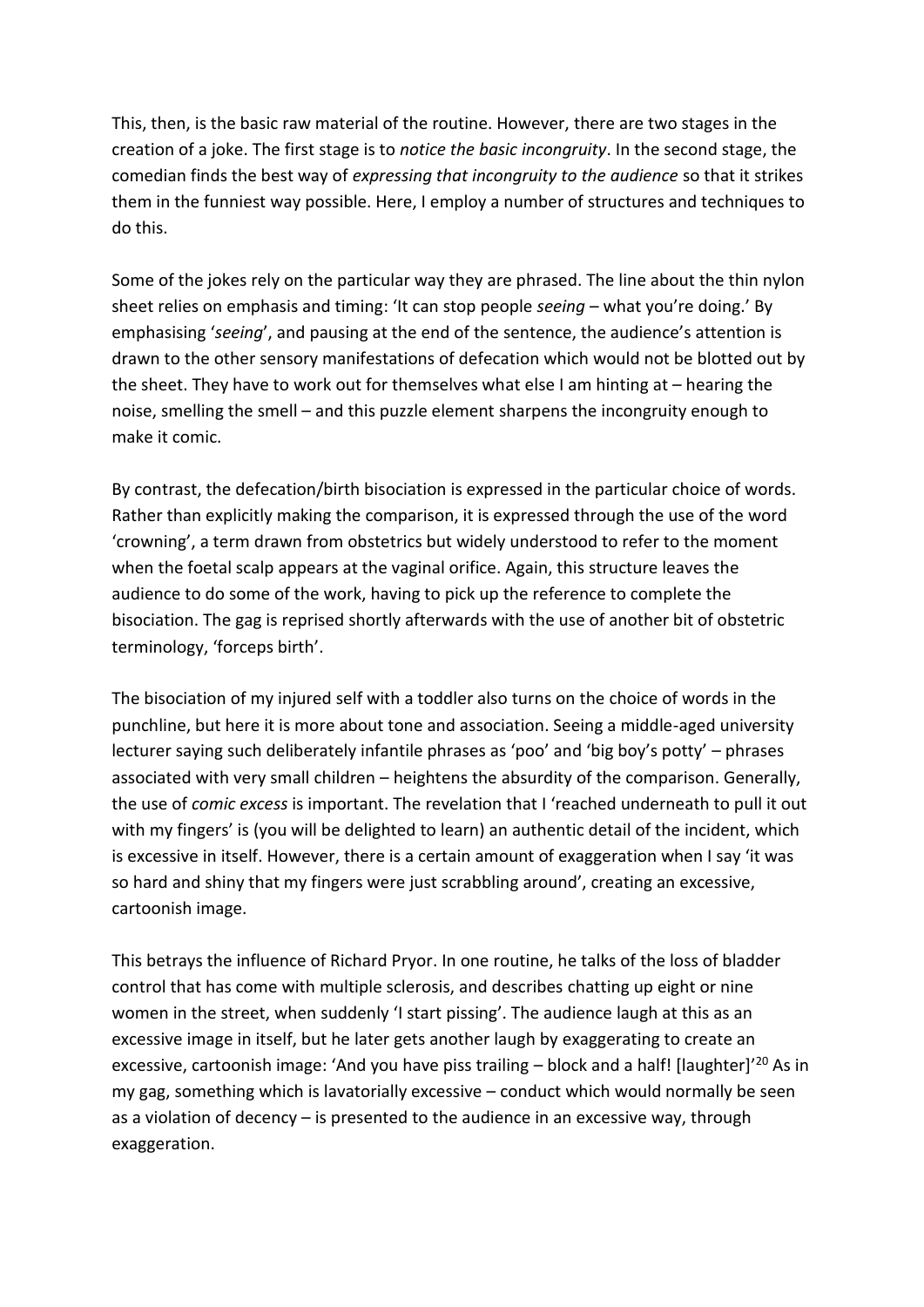I also use standard comic devices, like the *rule of three* and the *callback*. Jokes structured around a three-part list are common in stand-up, in individual gags based on the principle 'Establish, reinforce, surprise', $^{21}$  or in clumps of three gags which often offer variants on the same basic comic premise. Three-gag clumps are normally arranged so that the strongest gag comes last, to create a sense of climax.<sup>22</sup> The incongruity of me being both a defecating animal and a university lecturer is structured precisely like this, with three variations on me grunting and straining, then making a sobbing declaration about my social status.

The third variation is a callback, in that it refers back to an earlier gag, reintroducing a comic idea in a new context to get a fresh laugh with it. At the beginning of the show, I draw the audience's attention to the *Guardian* quote ('Surprisingly funny') used on the poster, and suggest that it is actually rather a backhanded compliment: 'I'm slightly ambivalent about that, if I'm honest. I like the word *funny*. [laughter, 3 seconds] It's the *surprisingly* bit - [a few laughs].' Having suggested the quote is not wholly complimentary, bringing it back in this routine to reassure myself of my own social worth is a suitably pathetic ploy with which to conclude the rule of three structure, and indeed it gets the longest laugh.

Another common stand-up technique I use here is *instant character*, in which the comedian makes an instant transition from narrator to character, using voice, gesture, posture or facial expression to impersonate somebody (or something) else.<sup>23</sup> Here, I use instant character to impersonate myself in the past, showing myself grunting with strain, sobbing and talking to myself. In some cases, the comedy works at an elemental level, based purely on funny noises. The sound of my grunting gets more than one laugh, just as Richard Pryor got laughs in his MS routine by impersonating the sound of urination. In other cases, the performance is more nuanced. I chose to act out the nurse saying 'Oh, well done!' as accurately as I could recall it, trying to really capture the bright, encouraging way she spoke in my impersonation. I remember being surprised that this line got a laugh  $-$  but looking back at it, the contrast between her attitude and the situation was incongruous in itself. There might also have been an element of recognition in the laughter, as the way she spoke was, in some ways, typical of how some medical staff tend to speak.

#### **Playing with the truth**

*Break a Leg* was based on found humour, on aspects of my experience which privately struck me as humorous, which I then developed into material. As a result, it was important to me that the show was staged and performed in a way that emphasised that what I was telling the audience was the truth. I employed various *authenticating strategies* to convince them that the experiences I described had actually happened  $-$  even when it had not happened in exactly the way I described.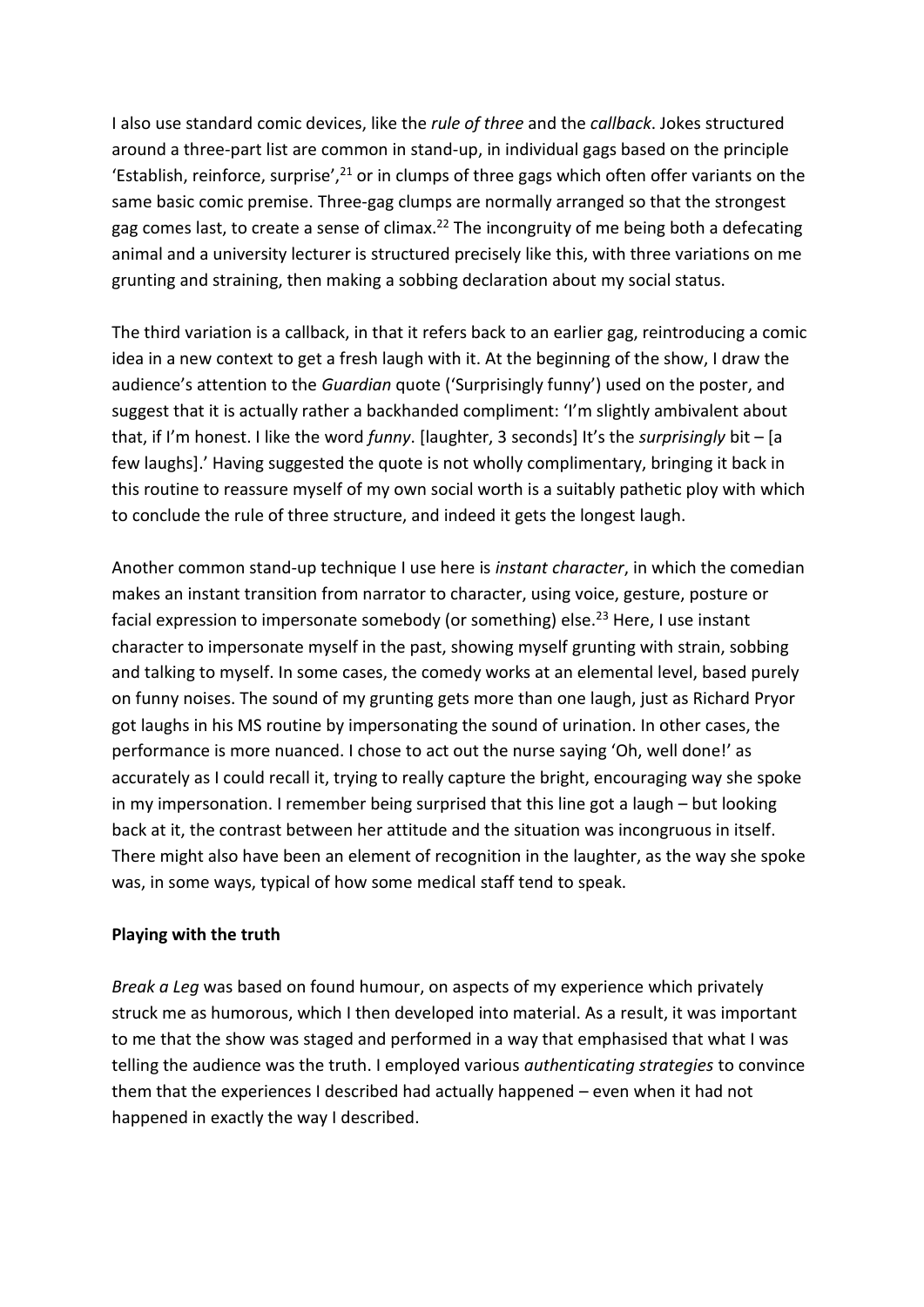The way I chose to stage the show was designed to authenticate what I was saying. A small table was place on the stage, containing real documents and objects relating to my accident and recovery, including medical forms, information leaflets, and mobility aids. I also used a PowerPoint presentation, which included images of my original journal notes scanned from my notebook, and photographs of the various documents and objects I described. These images are shown at the relevant point of the show, to corroborate what I am saying. For example, when I talk about the incongruous name of a particular hospital ward, I click through to a photo of a sign with the name on, to show that I have not simply invented it.

Similarly, when talking about the Patient Transfer Form I was given when I was discharged from the hospital, I hold the actual document in my hand to read from it, as well as projecting an image of it behind me. Writing about documentary drama, Derek Paget argued that, 'An undisclosed force stems from the way in which "documents" are used at all within a drama ...Encountering the document in a theatrical setting defamiliarises the document – it becomes necessary for the audience to adopt an attitude to the documentary material itself in order to "read" the drama.<sup>24</sup> In comedy, this kind of defamiliarising effect creates the necessary distancing and irony to turn a non-comic item into something funny. It is a reasonably common ploy in stand-up, one I have previously defined as 'found comedy':

The comedian finds something from everyday life – perhaps an object, a newspaper article, or some kind of document – and takes it onstage to present it to the audience, and share its unintentional absurdity. Just as the objet trouvé is defined by the act of designating it as art, so the comedian creates 'found comedy' by presenting something not designed to be funny as an object of amusement.<sup>25</sup>

When I was presented with the form, some of the phrasing struck me as being incongruous, and thus I enjoyed it as an instance of what Carroll calls *found humour*. By sharing my amusement with the audience, defamiliarising the form by transferring it from a medical to a theatrical context, I turned it into *found comedy*:

After eight days - I, erm - I got out of hospital. And er, they filled in a thing called a 'Patient Transfer Form'. II pick up the form from the props table to read from it] I've got it here. Do you know the concept of *damning with faint praise?* It's funny when you see these things written down about yourself. 'Sight, good. Hearing, satisfactory. [quiet laughter] Mental state, lucid. [laughter, 4 seconds]

I needed to do very little to point out the absurdity I had spotted in the form. The phrase 'damning with faint praise' establishes the idea that these cold, factual words printed on the page might come across as less than complimentary, and the slightly nerdy, sarcastic tone with which I delivered the word 'lucid' was all it took to get the laugh. Most of the work was done by the presence of the form itself, both in my hand and reproduced on the screen behind me.

In her book *Autobiography and Performance*, much of the work which Deirdre Heddon discusses shares fundamental qualities with stand-up. In both cases, the performer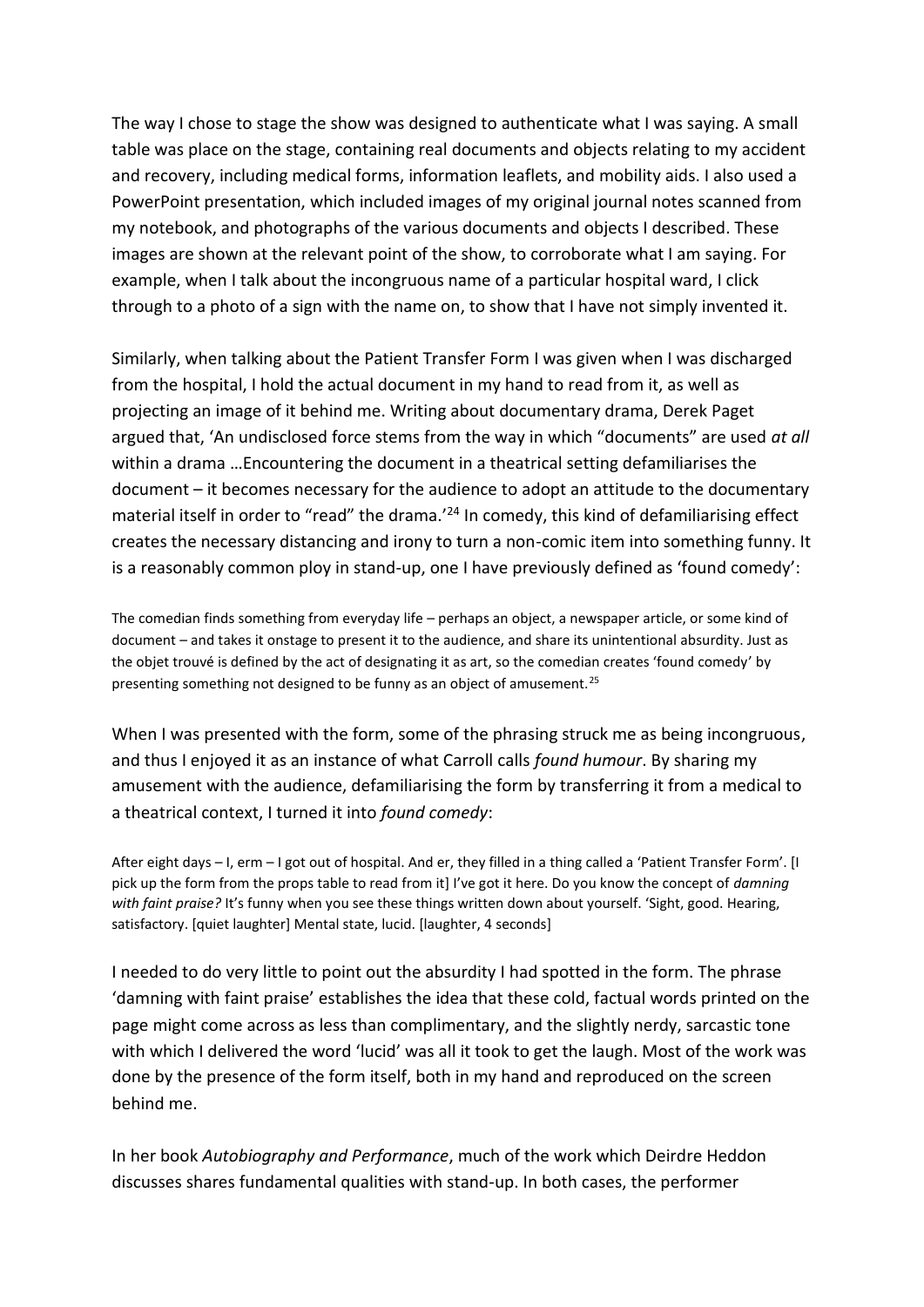addresses the audience directly, acknowledges the reality of the performance situation, and perform ostensibly without the guise of character so that 'the "author" and "performer" collapse into each other as the performing "I" is also the represented "I"'.<sup>26</sup> Importantly, Heddon points out that 'the binary between fictional/real is notoriously unstable in all autobiographical performance.<sup>27</sup> This is because 'the act of remembering is precisely that, *an act*, which involves considering past events from the location of the present, such that the present provides a perspective from which to give past events particular meaning.<sup>'28</sup>

Clearly, the act of recalling experience can never be an objective representation of reality. Memory is imperfect in itself, so we may get small details wrong, as I certainly did in *Break a Leg*. More than that, in telling the story of something that happened to us, we inevitably make choices as to what to include and what to leave out, what to emphasise and what to play down. In stand-up, the comedian's subjectivity is particularly important, as it is this that generates much of the laughter. It is not about straightforwardly representing the facts so much as presenting them in the light of attitudes, opinions and observations that make them funny. To this end, comedians often knowingly change details and even alter key facts when recalling their experiences.<sup>29</sup>

In *Break a Leg*, I made various alterations to the truth as I recalled it, for several different reasons. Firstly, there were ethical motivations. As Heddon points out, 'In and through our everyday practices the self exists in relationships with others.' This means that there are けethical dilemmas that arise in the unavoidable practice of representing others when performing autobiography'.<sup>30</sup> A particular issue which I wrestled with when working on the material for the show was how to represent the hospital staff and the patients I shared a ward with.

These patients were elderly men, recovering from serious injuries, and in an early episode of the podcast, I reflected on the dilemma of how to represent them: 'Because I'm going to be talking about real people, I've got to find ways of talking about them without using their names. I don't think it's even fair to use their first names, 'cos they're not really people I know.<sup> $31$ </sup> As a result, I took the decision to rename these incidental characters in my story, taking care to try to find names with the same tone as the originals, with the same number of syllables and a similar set of cultural associations. I projected drawings of each of them scanned from my notebook, and took care to cover up anywhere I had written their actual names when scanning them.

By contrast, other alterations were made purely to serve the comedy. I included several quotes from my two sons in the show, which I took from interviews I did with them for the podcast. The authenticating strategy I used here was to read the quotes direct from my notebook, thus indicating to the audience that I was serious enough about repeating their words accurately that I could not rely on memory alone. In one routine, I spoke about the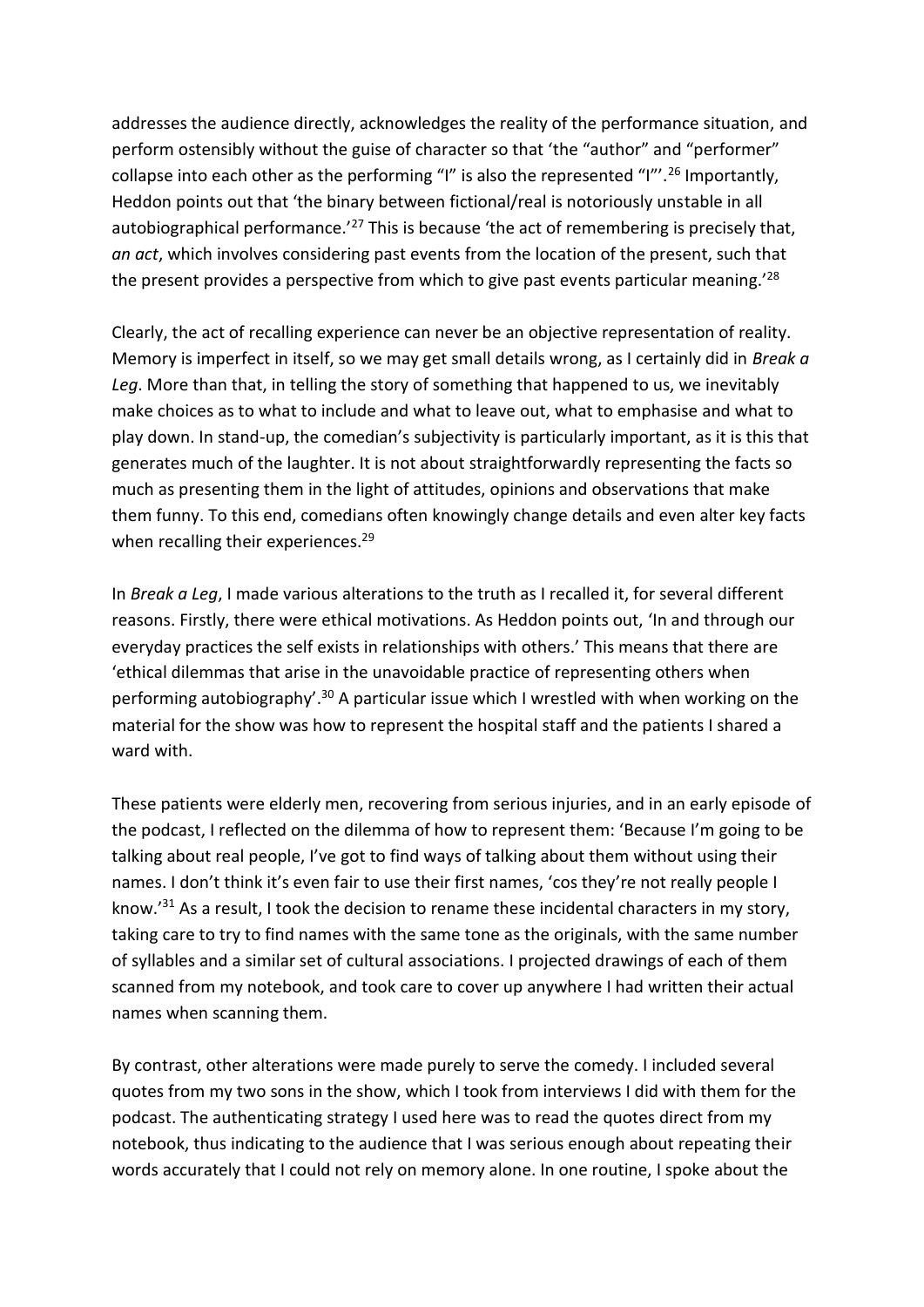fact that the pain medication I was on when I got back from hospital made me burst into tears quite often and with little provocation: 'I was talking to my kids about this recently and asked Joe, who's eighteen  $-1$  asked him what he made of this  $-$  tendency to cry all the time. And these were his exact words. [reading from notebook] "It was a little disturbing, if quite entertaining." [laughter]'

In fact, these were not Joe's 'exact words'. What he said in the podcast interview was that, 'It was quite entertaining, if a little disconcerting.' The change from 'disconcerting' to 'disturbing' happened simply because I had inaccurately transcribed Joe's words, but the version in the notebook keeps the word order of the sentence intact. However, in rehearsing this routine, I realised it would be funnier to shift the words around. There is a rule of thumb among comedians that a punchline can sometimes be improved by moving the operative comic word as close to the end of the sentence as possible. Here, the incongruity which gives the joke life is the use of the word 'entertaining' to describe my emotional upheaval, so I shifted the words around even as I read them from the page so that the sentence ended with that word.

I took a bigger liberty in a routine about an encounter at my local swimming pool. In the second half of the show, I talk about doing water walking as part of my physiotherapy, and declare: 'And what I discovered – is that Whitstable swimming pool – is a *hotbed* of *elderly flirting*. [laughter] It's ace!' I give two conversations I witnessed as examples of this, recalling them as accurately as possible to match my memory. However, a few routines down the line, I talk about being allowed to start swimming again, and worrying that I was slowing the other swimmers in my lane:

There was one time there was this el- elderly lady  $-$  coming up behind me, and erm, she was doing the backstroke – er, and er – and she you, you know, *powering* through the water and so I stopped at the end to let her past. But she stopped next to me. You know, presumably she wanted a breather or whatever. And I said, er, 'D'you know what? Erm, you do the backstroke really well.' And she went, 'Yeah! For an old lady! Hahahahah!' [quiet laughter] And I didn't want her to think I was being patronising, said, 'No no no. Genuinely, that is the most elegant, beautiful backstroke I've ever seen.' And she went, 'Oh, aren't you nice? Keep talking like that and I'll show you something *else* I do well for an old lady!' [laughter, 10 seconds]

The set-up for this story is all true, and told with a certain amount of precision. I recall the stroke the woman was swimming, the words we said to each other, and even my inner state in not wanting to seem patronising. However, the punchline  $-$  a callback to the idea of elderly flirting – is entirely fictional. When the incident actually occurred, I had already decided to do material about elderly flirting, and was suddenly struck with the idea of how funny it would be if the conversation had ended with an outrageous flirtation.

This combination of truthful set-up and invented punchline is not uncommon in stand-up, and Stewart Lee has made an art of weaving long, involved anecdotes which end with him confessing that he has made it all up. However, he roots these stories in actual locations,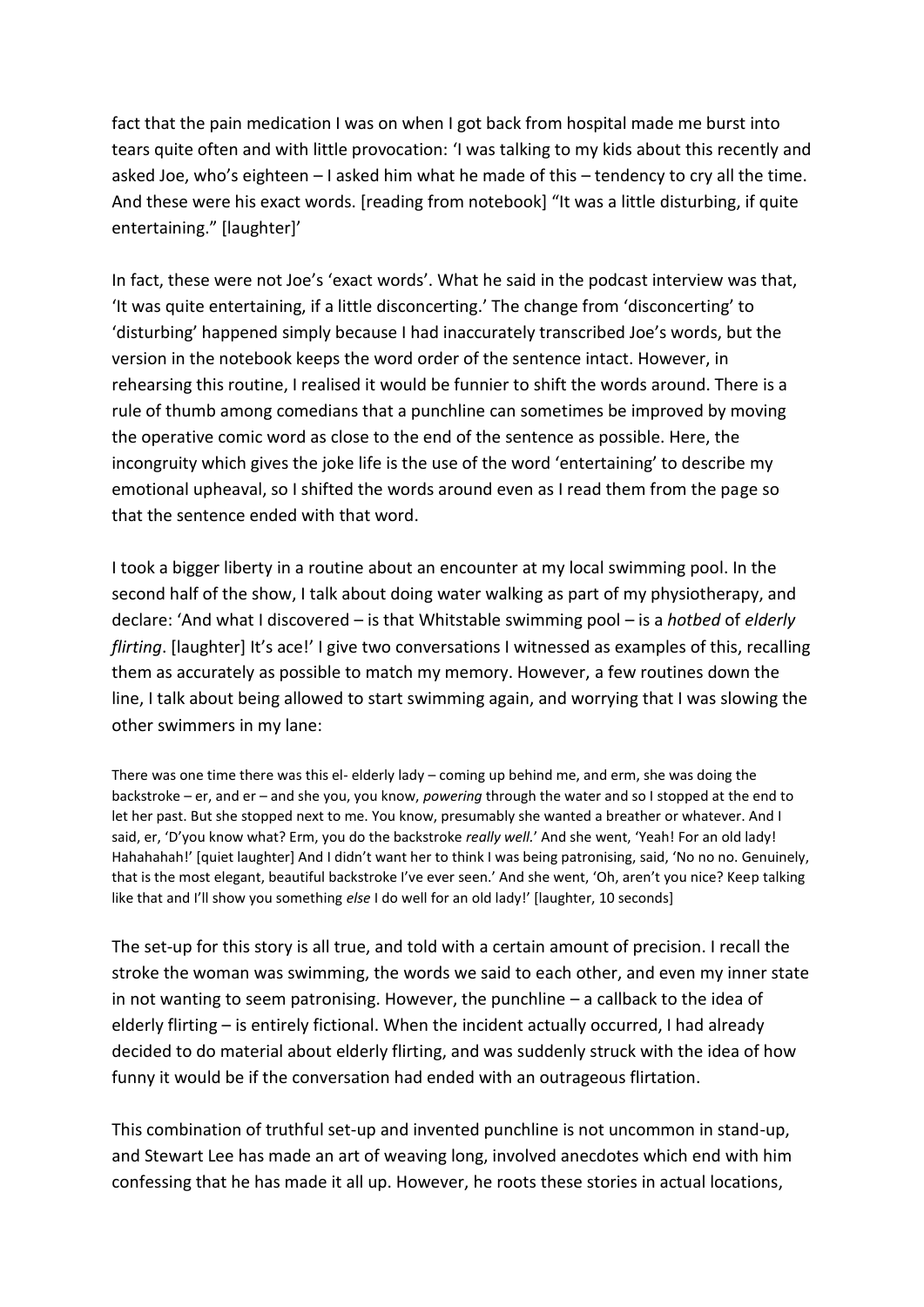and peoples them with actual people he has known to take the audience in before revealing the prank: 'I could cloud the edges of the tale with enough true details so that to me, the teller, the story had the flavour of absolute truth, a flavour usually communicated to the believing audience.<sup>'32</sup> Using a similar approach, I was able to pass my punchline off as being authentic, even though it was actually entirely invented.

#### **Empathy and Distance**

In the opening section of the show, I tell the audience that there is a moment coming up in which I need them to make the 'noise of a wounded animal'. I cue them up to practice this, and together they make an assortment of cheery, high pitched animal noises. I respond with mild disappointment: 'I was thinking of maybe a wolf? [laughter] Or, or an injured stag. Not a damaged hamster. [laughter] Right, OK, we'll go with that.' Shortly afterwards, I am telling them about my wife's memory of when the paramedics lifted me onto a stretcher: 'Jacqui said – that when that happened – I made a *noise like a wounded animal*. [murmur of laughter] Now, I don't know if you can imagine what that sounded like, but I think it'd sound a bit like this.' I point at the audience, and they make the high pitched animal noises they have practiced. I pause for a moment, then say, 'I think you're mocking my pain. [laughter]'

Although this comment is clearly tongue in cheek, it raises a serious point. I am telling the audience about a series of unpleasant, painful and humiliating experiences, and laughter may seem a strange and possibly callous response. Bergson famously argued that there is an 'absence of feeling which usually accompanies laughter', and that, 'Indifference is its natural environment, for laughter has no greater foe than emotion. I do not mean that we could not laugh at a person who inspires us with pity, for instance, or even with affection, but in such a case we must, for the moment, put our affection out of court and impose silence upon our pity.'<sup>33</sup>

If we accept that empathy and laughter are incompatible, then the comedian is faced with a practical problem. How can he or she recall traumatic experiences without arousing an empathetic response in the audience which will short circuit the possibility of laughter? Freud offers some insight into this question, by discussing situations in which somebody experiencing something unpleasant responds with humour, thus giving pleasure to those who witness them:

He sees this other person in a situation which leads the listener to expect that the other will produce the signs of an affect – that he will get angry, complain, express pain, be frightened or horrified or perhaps even in despair; and the onlooker or listener is prepared to follow his lead and to call up the same emotional impulses in himself. But this emotional expectancy is disappointed; the other person expresses no affect, but makes a jest. The expenditure on feeling that is economized turns into humorous pleasure in the listener.<sup>34</sup>

By responding to misfortune with a jest, the joker signals to the listener that laughter is an acceptable response. What this reveals is the concept of *permission to laugh*. In order to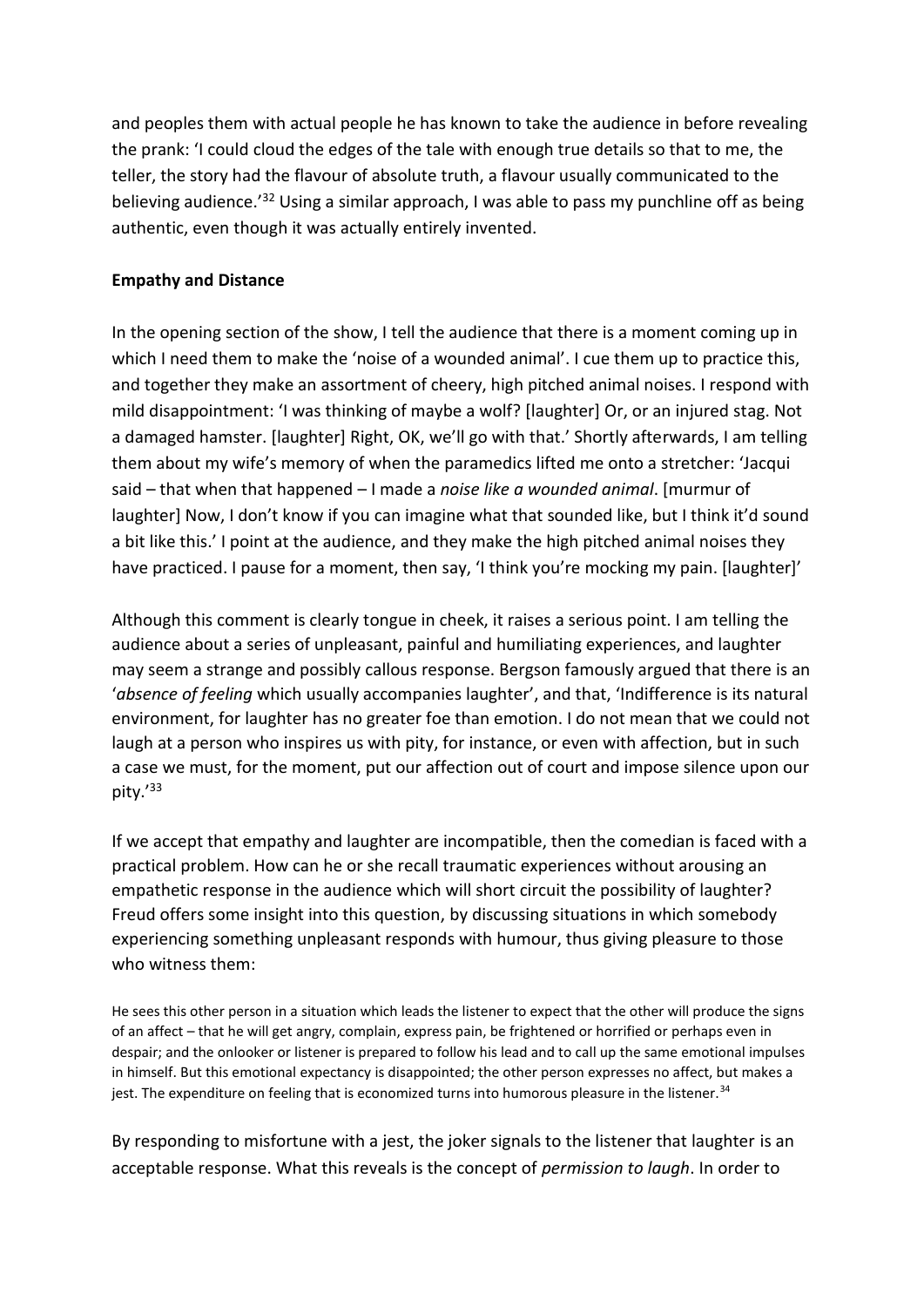persuade the audience that they are free to laugh at tales of unpleasant personal experiences, the comedian must show them that they have been granted permission to do so. I did this in various ways in *Break a Leg*.

Firstly, the fact that it was marketed as a comedy show indicated to the audience that laughter would be an appropriate response. Secondly, although I did not entirely avoid emotion in my performance, my general attitude was playful and jovial, giving the audience a clear signal that I was comfortable with their laughter at the indignities I had suffered. Thirdly, I invited the audience to actively collude with the act of turning my traumatic experience into comedy. When I asked them to make the noise of a wounded animal, I did this in the knowledge that the noise they would make was likely to be ridiculous and would indirectly lead to laughter. Thus, the invitation partly functioned as a signal that they had permission to laugh.

Both autobiographical performance and stand-up comedy are forms which allow for dialogue with the audience. Heddon points out that 'although autobiographical performances look, in form, monologic, the public context of their work and the performers' aspirations to communicate with their spectators transform those works into dialogues.<sup>135</sup> Similarly, Ian Brodie argues that 'if one imagines a continuum, with a purely monologic, unidirectional communication at one end, and a purely dialogic, bidirectional communication at the other, stand-up resides somewhere in the middle'.<sup>36</sup>

What this quality allowed me to do was to conduct an ongoing dialogue with the audience about the permissibility of laughter, by commenting on their reactions. Some of these comments were planned, like accusing them of 'mocking my pain' with their cheery wounded animal noises. However, others were more spontaneous, and a number of times I found myself commenting on unexpected laughter. This started at the beginning of the show, during an opening monologue in which I soberly recalled the bare facts of my accident.

Just after recalling the moment when I slipped over, I lower the volume of my voice and adopt a more staccato delivery in order to ratchet up the tension: 'And I'm gonna pause the story there  $-$  with me hanging in mid-air [quiet laughter]  $-$  over the pavement, 'Cos that moment – is the *cusp* –' At that point, a single person sitting close to the stage laughs. The laughter is both conspicuous and clearly not the reaction I am looking for, and thus demands a response. 'Shut up!' I say, and that alone is enough to get the first proper laugh, taking in the whole auditorium and lasting two seconds. I cut it off to continue chiding the erroneous laugher for giving the 'wrong' response: 'I'm trying to build tension here! [laughter] The jokes come in a minute, all right? [laughter]

Then I visibly make an effort to refocus myself, and finish delivering the introduction as written, concluding with a sombre line about the effects of my injury: 'which would - force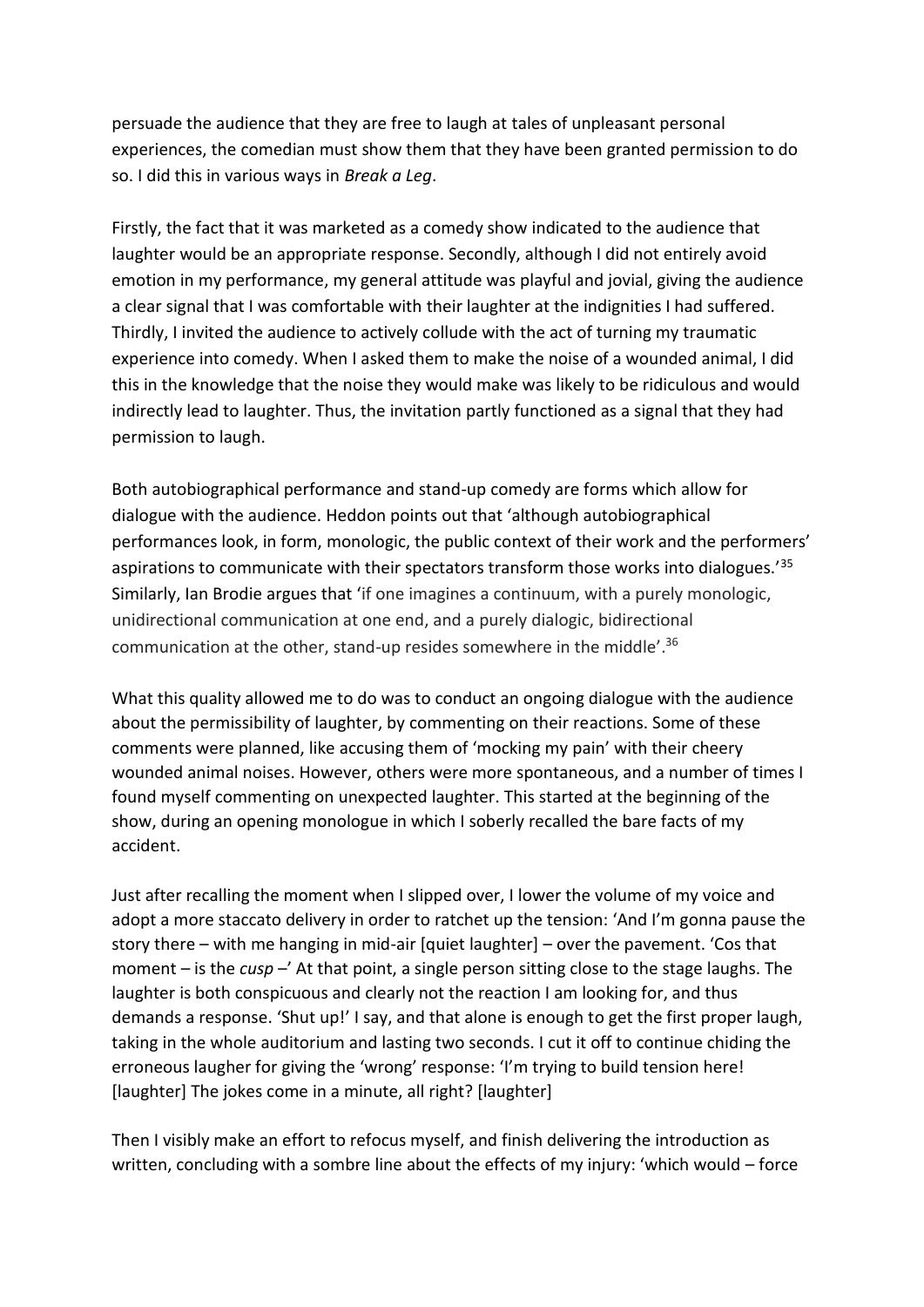me to realise I'm no longer young – make me think about my own mortality – and take me – to the very edge – of despair.' Having finished my foiled attempt to build tension, I turn back to the solo laugher and say, 'Now you feel a twat, don't you? This gets another two-second laugh.

Chiding an individual punter for laughing in the 'wrong' place establishes a running theme, and allows me to comment on further unexpected laughs from both individual punters and the audience as a whole. For example, about ten minutes into the show, I describe lying on the snowy pavement with a broken hip and no apparent way of asking anybody to help me. My delivery is quiet, slow and calm as I recall what I was thinking: 'OK, well. Mm. I – might [long pause] *die*.' There is a full-audience laugh, which last for two seconds. I break out of the instant character of my past self to comment on this reaction: 'Dunno why that's funny actually, but – [laughter]' A few minutes later, I talk about a woman who lived near where I fell coming out to help me and one of the details gets an unexpected laugh, which I comment on: 'She took the rain cover from, from a child's - buggy. Erm, to, to [somebody starts laughing] keep the snow – [I register the laughter] Oh! Again, why? [laughter]'

Although I am ostensibly puzzled or even slightly annoyed by these unexpected laughs, the important thing to note is that each time this happen, my comments lead to further laughter. The audience understand that this is mock-annoyance, that I am not seriously telling them off for laughing. This means that when I accuse them of 'mocking my pain', in fact I am communicating almost the opposite. I am sending up the idea that laughter might be inappropriate in a comedy show, even one about pain, distress and mortality. By pretending that they are breaking the rules by laughing in the wrong places, I am actually giving them permission to laugh.

#### **Intimacy**

My purpose here is to generate what Nelson terms 'know-what', by reflecting on my experiential knowledge as a maker of comedy to reveal the methods of composition I used to create a stand-up show about a particular life experience: the initial noticing of incongruities; the use of a notebook; the structuring of individual jokes; the conscious manipulation of the truth to create comic and theatrical effects; and the techniques used to assure the audience that their laughter is appropriate. However, what I have not yet tackled is the underlying creative motivation. What was it that motivated me to use such a difficult moment in my life as the basis of a comedy show?

In an episode of the podcast recorded at the time when I was trying to create a coherent overall structure in which to place all the fragments of notes I had so far, I confessed I was worried that the show might turn out to be just a series of 'the most superficial gags...with a bit of narrative to make sense of them'. This would feel like 'selling out the idea of the show, to be some sort of honest representation of experience'.<sup>37</sup> Implicit in this is the idea that there is some principle at stake here, and that principle is that  $-$  for all the manipulation of truth - I should open up to the audience in a spirit of honesty.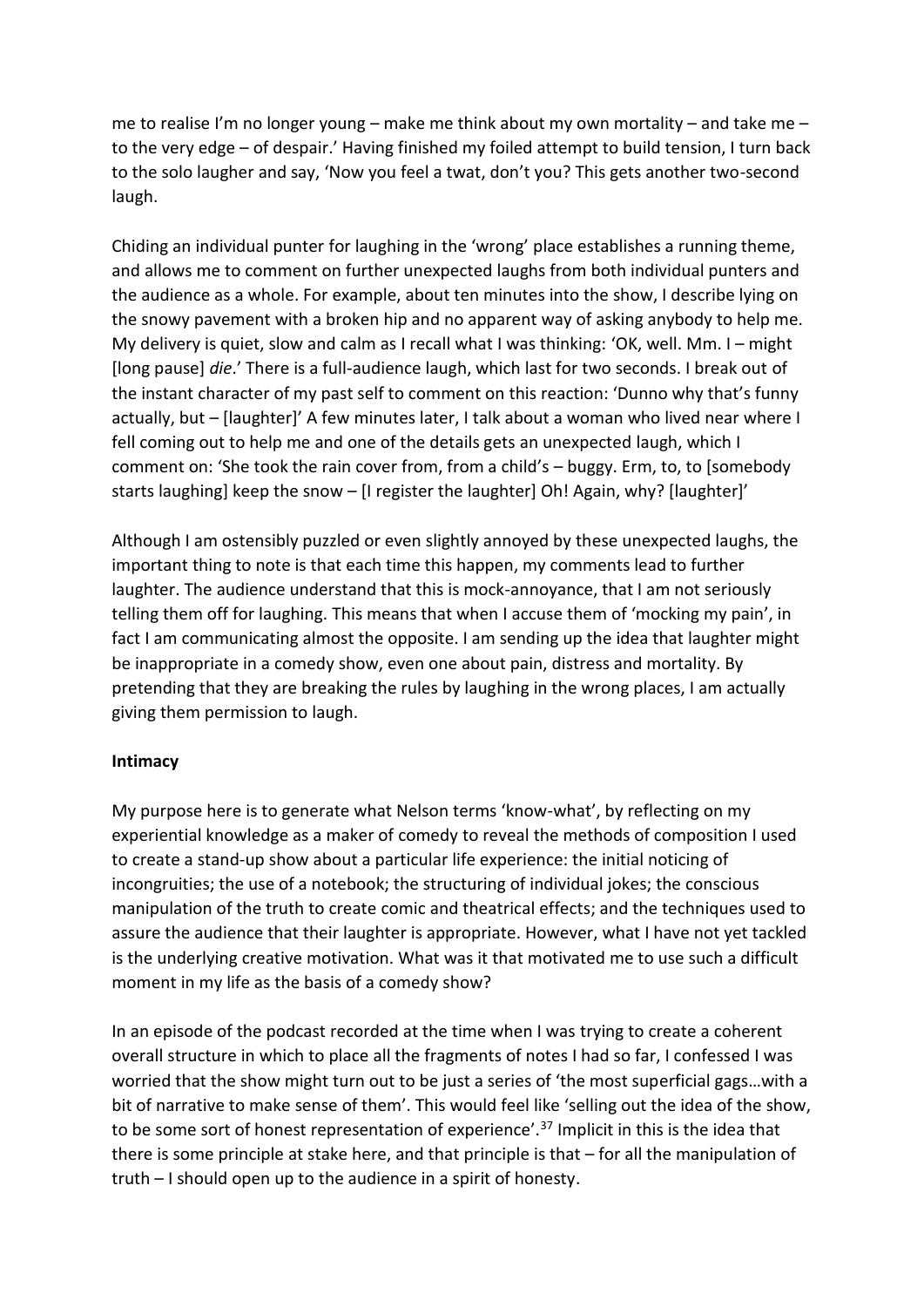This desire to share experience relates to a quality which has been identified as an important part of comedy: *intimacy*. Noël Carroll argues that humour 'functions to build and to consolidate communities, however ephemeral', which is why 'we use it to establish contact with strangers.<sup>'38</sup> Ian Brodie suggests that 'one of the hallmarks of stand-up as a performative genre' is that it creates 'a disregard for the distancing of the stage.'<sup>39</sup>

Susan Seizer discusses the use of sexual and obscene words in stand-up, arguing that they originate in a 'realm of intimacy': 'Taking these words out of the realm of the senses to use them in public address collapses the expected barrier between these experiential arenas, an incongruity that surprises.' In talking about 'the stripped-naked basics of being human', comedians 'combine self-exposure and intimate address' to 'comment on our collective human condition.<sup>140</sup> It was this kind of commentary on the human condition that I was aiming for in my constipation routine, in which I specifically exposed a moment in which I experienced the stripped-naked basics and being human.

There is also an emotional dimension here. Tim Miles tackles Bergson's belief that laughter and empathy are incompatible head on, arguing that 'stand-up comedy exists in some liminal space between theatre and social performance...allowing heckling and audience participation. In doing so, the interpersonal interactions that often facilitate emotion are foregrounded.<sup>741</sup> He uses interviews with comedians and audience members to show that, far from being detached and emotionless, stand-up comedy can be a deeply emotional experience for all concerned. For the performers, it can be 'joyous' or 'dismal', depending on how well the gig goes.<sup>42</sup> Those watching the show talk about it as a 'personal' experience in which 'it feels like we are friends', or describe the 'fantastic feeling' they get from standup. Miles notes that, 'Many participants commented on the identification the audience member feels with the stand-up comedian in strongly emotional, experiential and empathetic terms.'43

Comedians develop skills in interpreting audience's responses, and whilst performing *Break a Leg* I could sense that the audience were *with me*, and in spite of chiding them for 'mocking my pain', I could feel their empathy alongside their laughter. Indeed, there were moments when this became very tangible. When I recall that after the accident the ambulance 'took an hour and ten minutes to get there', the audience makes a collective sound – gasping and drawing in breath – which is as loud as some of the laughter. This suggests sympathy with me for having to wait for so long whilst injured and in pain, and possibly outrage at the current state of our public services in allowing such a wait to happen.

Clearly, this kind of empathy is hard to square with Bergson's argument that detachment is needed to appreciate humour. However, it is possible that there is complexity in the way audiences respond to stand-up shows, moving easily from empathy to detachment as required. They may feel an underlying empathetic connection with the comedian, but still be capable of taking a more detached view at the key moment in every joke. Indeed, one of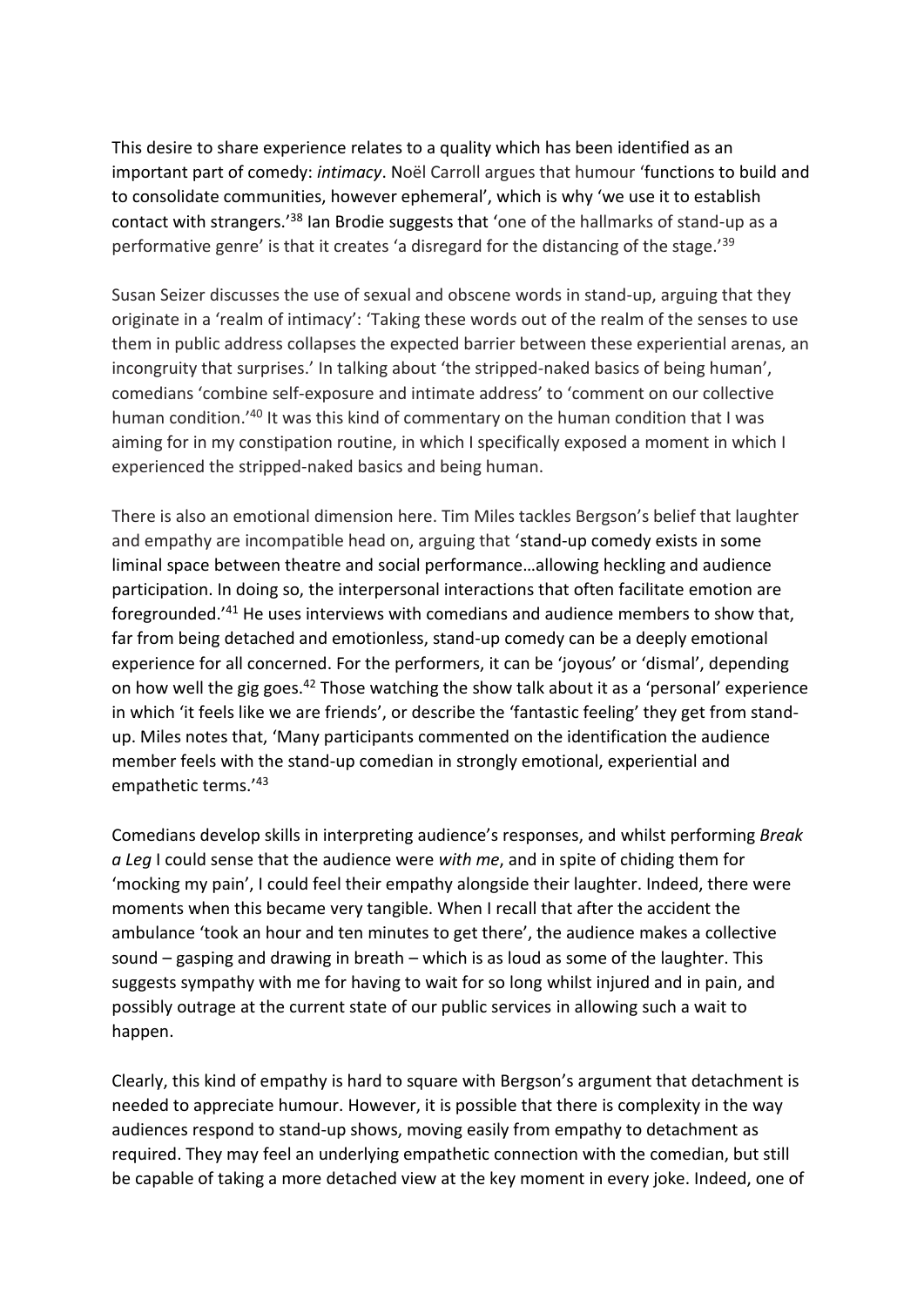the classic theories of comedy  $-$  relief theory  $-$  suggests that laughter is caused when some kind of tension is relieved, perhaps implying a shift from empathy to detachment.

Freud suggests that humour allows us to triumph over the misfortunes that befall us: 'The ego refuses to be distressed by the provocations of reality, to let itself be compelled to suffer. It insists that it cannot be affected by the traumas of the external world; it shows, in fact, that such traumas are no more than occasions for it to gain pleasure.<sup>'44</sup> In an episode recorded just after performing the show, I note that 'there's something very transformative in a way about taking that unpromising subject matter for comedy and turning it into something that gets a laugh.<sup>145</sup> If I found the process of turning unpleasant experience into comedy therapeutic  $-$  as Freud would suggest, triumphing over the traumas of the external world  $-$  my hope was that I would offer the audience a similar pleasure.

I hoped to create a performance which would feel like an authentic human interaction, to create a kind of intimacy which would allow me to share my experience with the audience and view it through a frame of amused detachment which might create insights about the human condition. Towards the end of the show, I make this aim explicit:

And I asked my son Tom – er, what he made of what I've been through. And these are his exact words. [reading from notebook] "If I was reviewing your life as a movie - I'd say you haven't been on much of a journey. [laughter, 3 seconds] But - I think he's wrong. Right? I think he's wrong. 'Cos I think I *have* been on a journey. And I'll tell you one thing - that I've learnt from this - that I wanna take forward for the rest of my life. And that's to live your life well. To try and do whatever you can, and it takes *effort*. It takes *effort* – to do the things you want to do – with your one chance – of being alive. They're the things that you want to do, and  $it's$  worth  $-$  putting the effort in.

I acknowledge that 'you only live once' is 'a cliché' which 'sounds corny', but I refine my point about getting the most out of life by ridiculing the kind of phony euphoria seen in adverts for soft drinks or mobile phones, contrasting it with the 'real joy' experienced by ordinary people – illustrating the point by referring back to incidents described earlier in the show: け*Real* joy is an eleven-year-old girl, meeting up with her friends by arrangement for a game of hide-and-seek! [laughter] *Real* joy is people who may be elderly but they *haven't forgotten how to flirt!* Real joy, to be completely honest about it, is writing and performing *this entire show* – for one night only – for the hell of it.' By saying this I am suggesting that the path to fulfilment lies not in consumer products, but in making the effort to take control of our lives – and I am offering my own comedic efforts by way of example.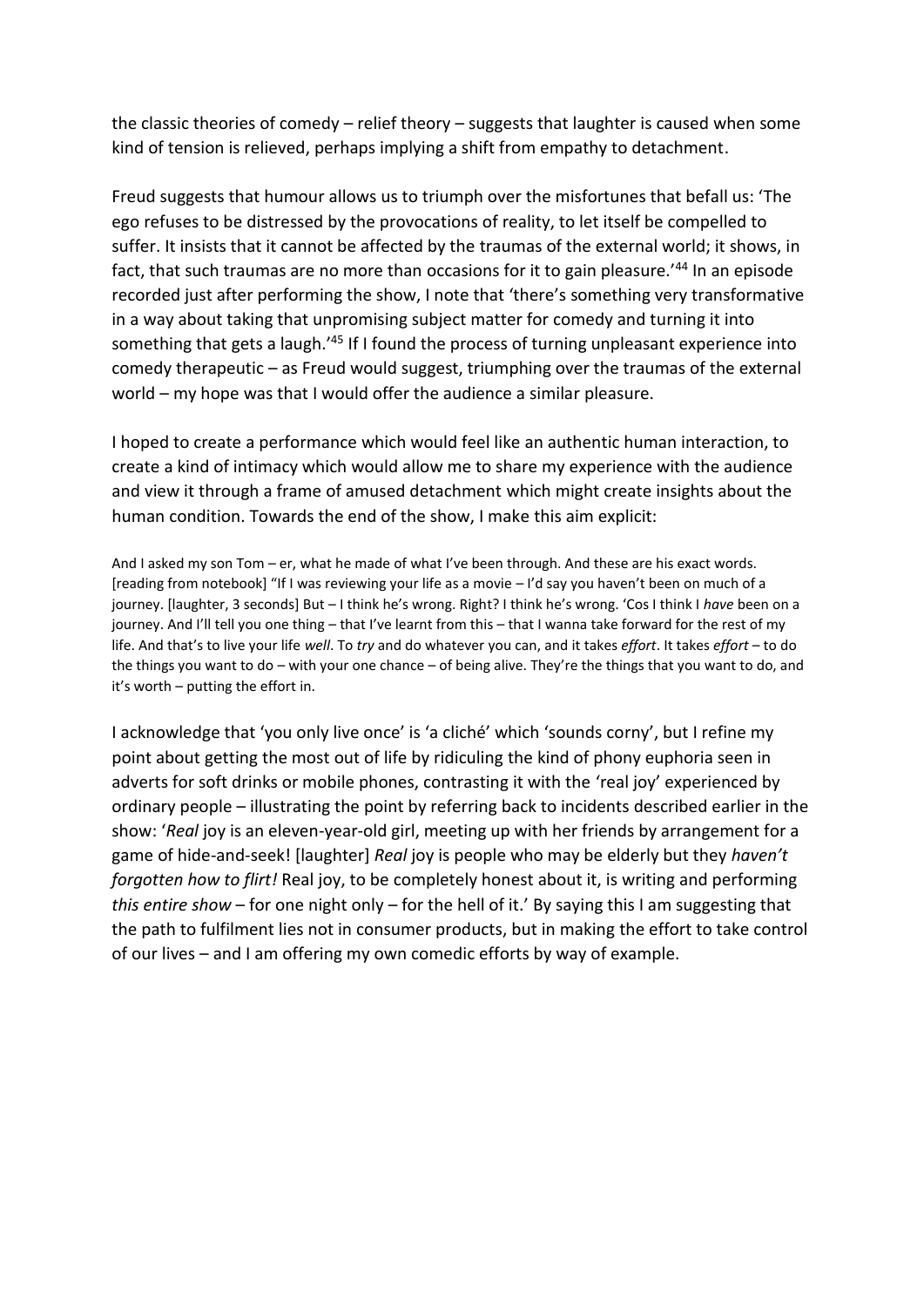3 Robin Nelson, *Practice as Research in the Arts: Principles, Protocols, Pedagogies, Resistances*, Houndmills, Basingstoke: Palgrave Macmillan, 2013, p.37.

4 Nelson, p.44.

1

<sup>5</sup> *The Naked Jape: Uncovering the Hidden World of Jokes*, London: Michael Joseph, 2006, p.188.

 $6$  Brian Logan, 'Sean Hughes: Life Becomes Noises - Edinburgh review', The Guardian, 13 August 2012, <https://www.theguardian.com/culture/2012/aug/13/sean-hughes-edinburgh-comedy-review>(accessed 06/10/16)

<sup>7</sup> Stewart Lee's Comedy Vehicle, series 4 episode 4 ('Death'), BBC2, 24 March 2016.

8 Tig Notaro, *Live*, Secretly Canadian, 2012.

<sup>9</sup> CA Bridges, 'Tragedy plus stand-up comedy equals a legendary, moving show', *News Journal* (Daytona Beach, Florida), 8 October 2012.

<sup>10</sup> Noël Carroll, *Humour: A Very Short Introduction*, Oxford: Oxford University Press, 2014, p.28. <sup>11</sup> Carroll, p.37.

<sup>12</sup> Henri Bergson, 'Laughter' in in Wylie Sypher (ed.), *Comedy*, Garden City, New York: Doubleday Anchor Books, 1956, p.63.

<sup>13</sup> Bertolt Brecht, *Brecht on Theatre* (ed. John Willett), London: Methuen, 1978, p.143.

<sup>14</sup> Brecht, pp.145, 144.

15 See Christopher Molienux, 'Life memory archive translation performance memory archive life: textual selfdocumentation in stand-up comedy', Comedy Studies, 7 (1), 2016, pp.2-12.

<sup>16</sup> Breaking a Lea episode 3: 'Notebook', 7 September 2015.

 $17$  Carroll, p.2.

<sup>18</sup> Arthur Koestler, *The Act of Creation*, London: Hutchinson, 1964, p.35.

 $19$  Koestler, p.36.

<sup>20</sup> Richard Pryor, 'MS', on ...And It's Deep Too!, USA: Rhino/ Warner Archives, 2000, disc 9, track 20.

<sup>21</sup> Tony Allen, *Attitude: Wanna Make Something of it?*, Glastonbury: Gothic Image, 2002, p.42.

<sup>22</sup> See Oliver Double, *Getting the Joke: The Inner Workings of Stand-Up Comedy*, London and New York: Bloomsbury Methuen Drama, 2014, pp.373-74.

<sup>23</sup> See Double 2014, chapter 24.

<sup>24</sup> Derek Paget, *True Stories? Documentary drama on radio, screen and stage*, Manchester and New York: Manchester University Press,1990, p.15.

<sup>25</sup> Double 2014, p.213.

<sup>26</sup> Deirdre Heddon, *Autobiography and Performance*, Houndmills, Basingstoke: Palgrave Macmillan, 2008, p.8.

 $27$  Heddon, p.10.

<sup>28</sup> Heddon, p.47.

<sup>29</sup> See Double, 2014, p.164-68.

<sup>30</sup> Heddon, p.125.

<sup>31</sup> Breaking a Leg episode 3: 'Notebook', 7 September 2015.

32 Stewart Lee, *The 'If You Prefer a Milder Comedian, Please Ask for One' EP*, London: Faber & Faber, 2012, p.65 fn.

 $33$  Bergson, p.63.

<sup>34</sup> Sigmund Freud, 'Humour' in The Standard Edition of the Complete Psychological Works of Sigmund Freud, Vol. XXI, London: Hogarth Press: 1961, pp.160-66; pp.161-62.

<sup>35</sup> Heddon, p.5.

<sup>36</sup> Ian Brodie, 'Stand-up Comedy as a Genre of Intimacy', *Ethnologies*, vol. 30, n° 2, 2008, pp.153-180; p.160. <sup>37</sup> Breaking a Leg episode 3: 'Writing Weekend', 2 November 2015.

<sup>38</sup> Carroll, p.84.

<sup>39</sup> Brodie, p.156.

<sup>40</sup> Susan Seizer, 'On the Uses of Obscenity in Live Stand-Up Comedy', Anthopological Quarterly, Vol.84 No.1 (Winter 2011), pp.209-234; p.214.

<sup>41</sup> Tim Miles, 'No greater foe? Rethinking emotion and humour, with particular attention to the relationship between audience members and stand-up comedians'. *Comedy Studies*, Vol. 5 No.1, 2014, pp.12-19; p.13. <sup>42</sup> Miles, p.15.

<sup>&</sup>lt;sup>1</sup> Tim Bates, 'Doctor's painfully funny take on bad wintertime tumble', Canterbury Times, 13 November 2015, p.3.

<sup>&</sup>lt;sup>2</sup> A film of the show is available on YouTube: https://www.youtube.com/watch?v=reI7wNujQkQ